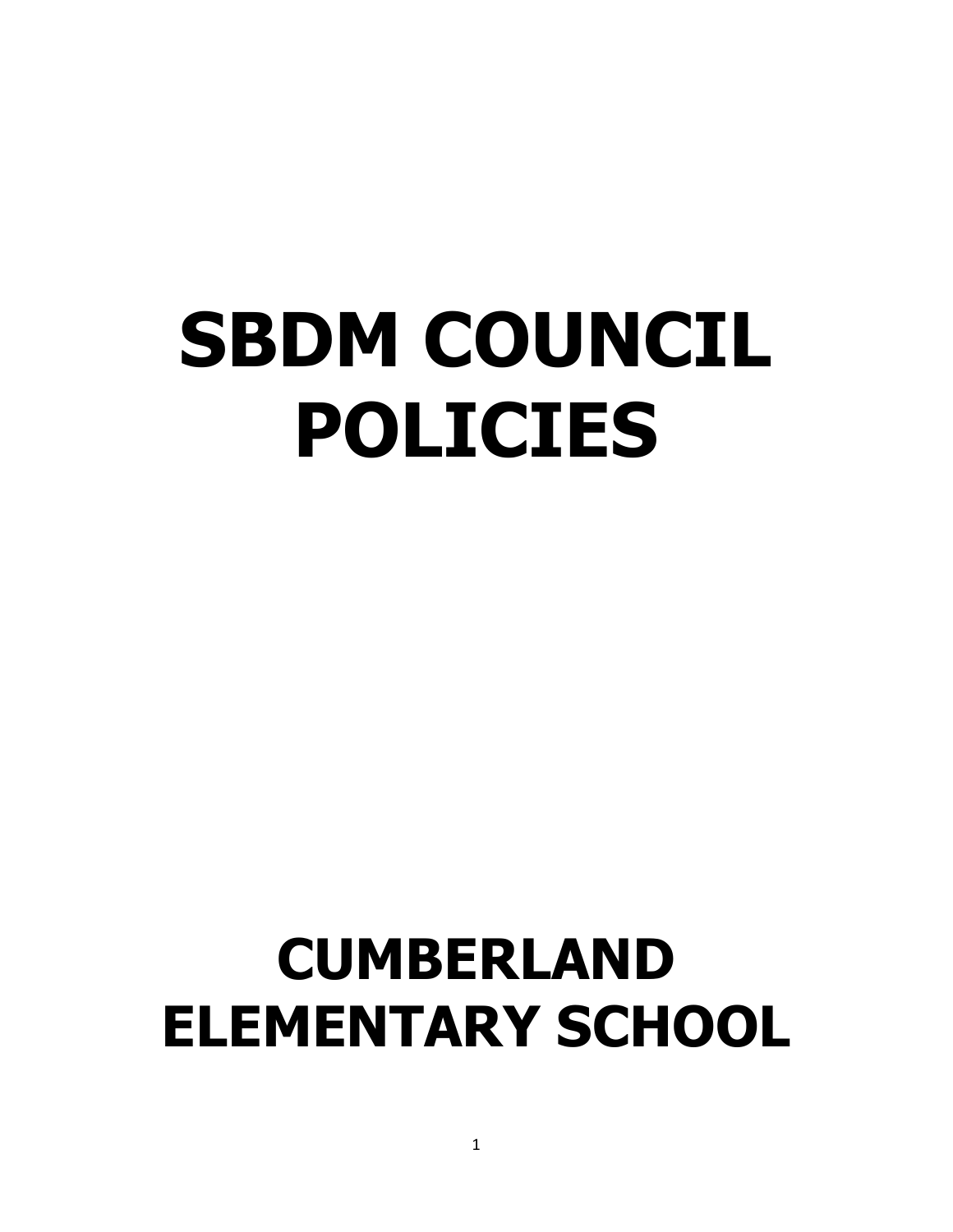# **TABLE OF CONTENTS**

| <b>SBDM POLICIES</b>                                                             | <b>PAGE</b>    |
|----------------------------------------------------------------------------------|----------------|
| <b>CURRICULUM</b>                                                                | 4              |
| <b>INSTRUCTIONAL PRACTICES</b>                                                   | 5              |
| <b>ASSESSMENT</b>                                                                | 6              |
| WRITING PORTFOLIO (absolved)                                                     | $\overline{7}$ |
| STUDENT CLASS ASSIGNMENT                                                         | 8              |
| STUDENT ACCOUNTABILITY                                                           | 9              |
| STUDENT ACHIEVEMENT (absolved)                                                   | 10             |
| <b>HOMEWORK</b>                                                                  | 11             |
| DISCIPLINE AND CLASSROOM MANAGEMENT                                              | 12             |
| ALIGNMENT WITH STATE STANDARDS, TECHNOLOGY UTILIZATION,<br>AND PROGRAM APPRAISAL | 14             |
| <b>COMMITTEE PARTICIPATION</b>                                                   | 15             |
| <b>IMPROVEMENT PLAN</b>                                                          | 16             |
| SELECTION OF TEXTBOOKS/INSTRUCTIONAL MATERIAL                                    | 17             |
| PROFESSIONAL DEVELOPMENT                                                         | 18             |
| <b>BUDGET</b>                                                                    | 19             |
| JOB CLASSIFICATION DETERMINATION/STAFF TIME ASSIGMENT                            | 21             |
| <b>SCHOOL STAFF ASSIGNMENT</b>                                                   | 22             |
| <b>SCHOOL SPACE</b>                                                              | 23             |
| <b>SCHOOL SCHEDULE</b>                                                           | 24             |
| STUDENT, FAMILY, COMMUNITY, SUPPORT, PROGRAMS/ SERVICES                          | 25             |
| FIELD TRIP & EXTRA-CURRICULAR ACTIVITIES                                         | 26             |
| <b>BACKPACK</b>                                                                  | 28             |
| <b>DRESS CODE</b>                                                                | 29             |
| <b>CONSULTATION</b>                                                              | 31             |
| PRINCIPAL SELECTION                                                              | 32             |
| <b>WELLNESS</b>                                                                  | 33             |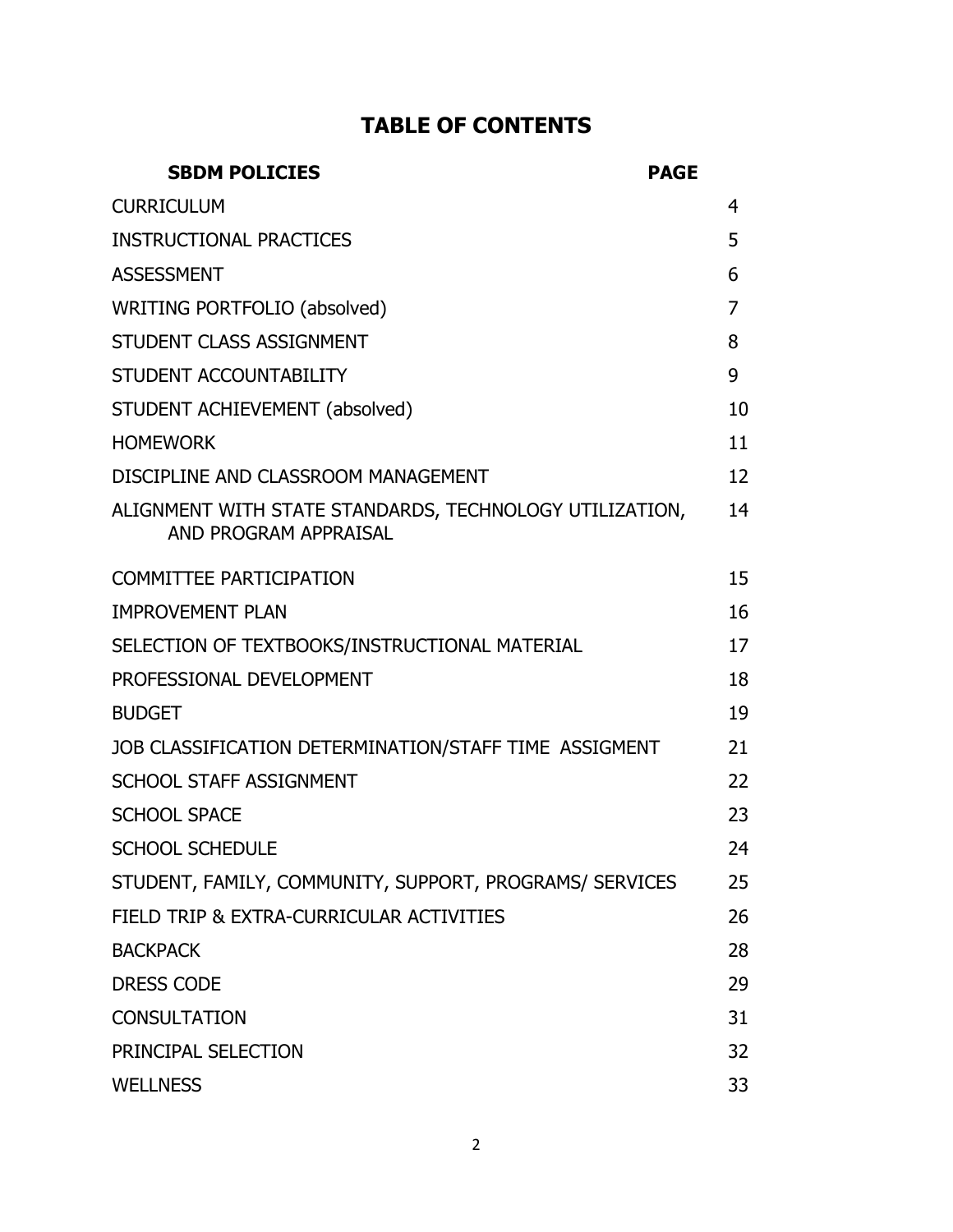| 35 |
|----|
| 36 |
| 37 |
| 38 |
| 40 |
| 41 |
| 42 |
| 43 |
| 46 |
|    |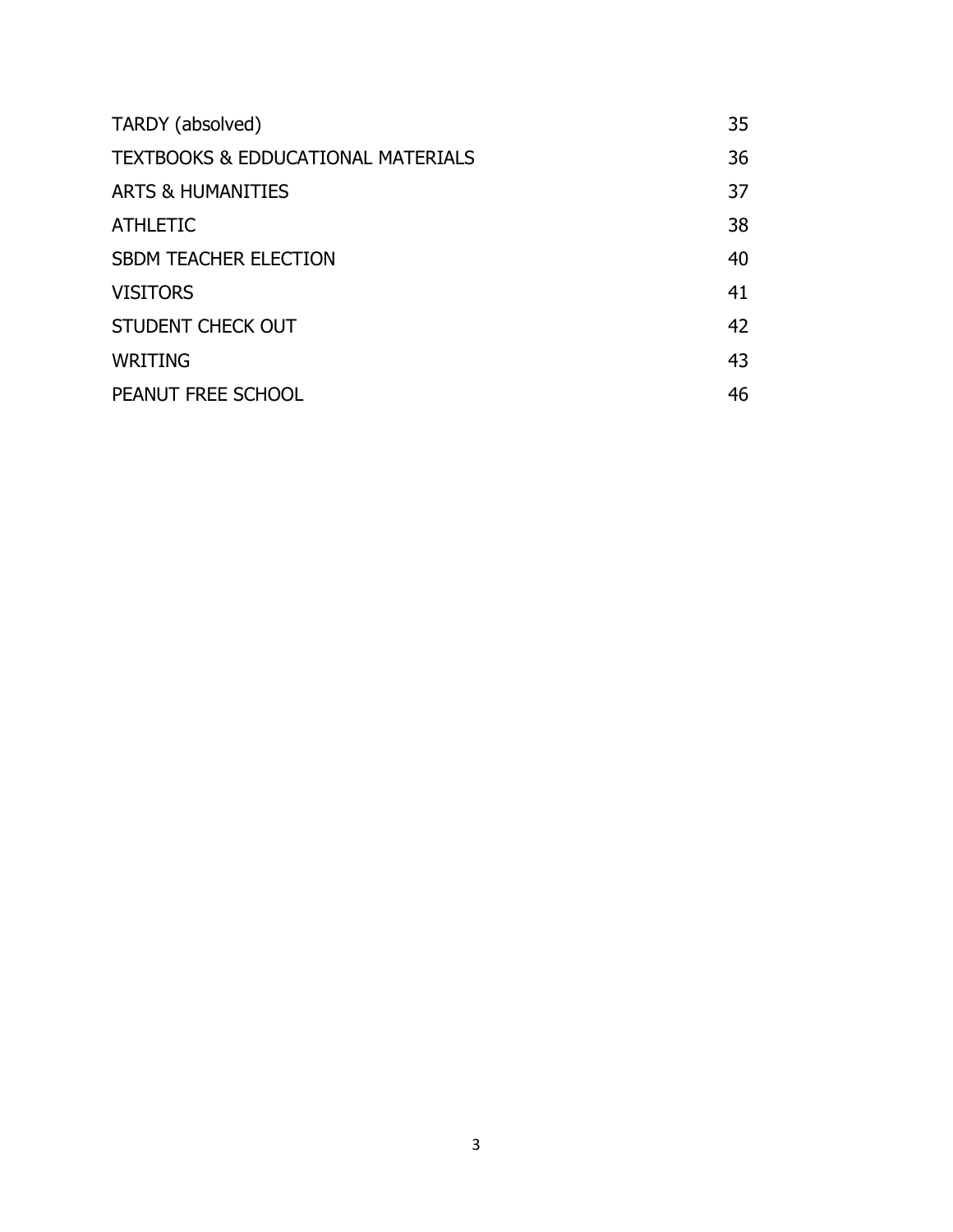# **CURRICULUM POLICY**

The curriculum of Cumberland Elementary School is developed to meet Kentucky's Core Content, Program of Studies, Performance Level Descriptors, and the Standards set by the Harlan County School District. Changes in the curriculum reflect needs identified by the School Improvement Plan.

The School Improvement Plan defines goals for curriculum, assessment, instruction and supports professional development, school/community relations, leadership, and organization in accordance to the Standards and Indicators for School Improvement.

Date of 1<sup>st</sup> Reading: April 14, 2005 Date of 2<sup>nd</sup> Reading: May 12, 2005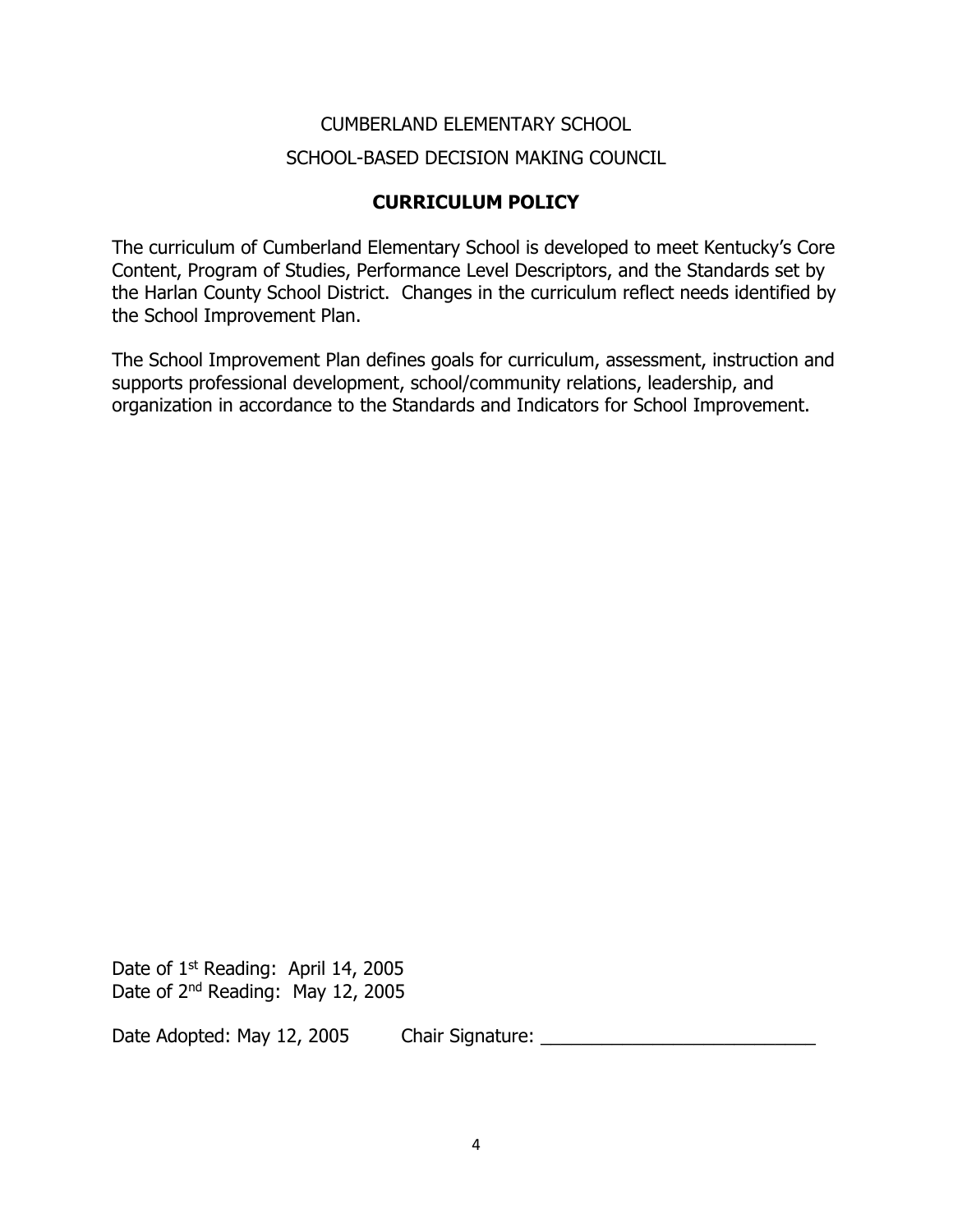# **INSTRUCTIONAL PRACTICES POLICY**

The instructional practices of Cumberland Elementary School are developed to meet Kentucky's Common Core, Program of Studies, Performance Level Descriptors, and Standards set by the Harlan County School District. Teachers will implement and model scientifically research based instructional strategies.

Teachers will use instructional strategies and activities that consistently and intentionally address the learning needs, various learning styles, and multiple intelligences of students.

Teachers will continually plan and adjust instruction to meet the changing needs of a diverse student population in order to improve student academic performance.

Teachers will design lessons that require all students to use higher-order thinking skills (Blooms), problem solving, inquiry learning, and assessments will mimic KPREP assessments.

Instructional practices will be evidenced by:

- Extended School Services referrals
- Teacher lesson plans
- Student work
- Formal/informal observations
- District Walk-Through
- Teacher anecdotal records
- TPGES observation data

Date of 1<sup>st</sup> Reading: April 14, 2005 Date of 2nd Reading: May 12, 2005 Date of Amended 1<sup>st</sup> Reading: June 26, 2014 Date of Amended 2nd Reading: June 27, 2014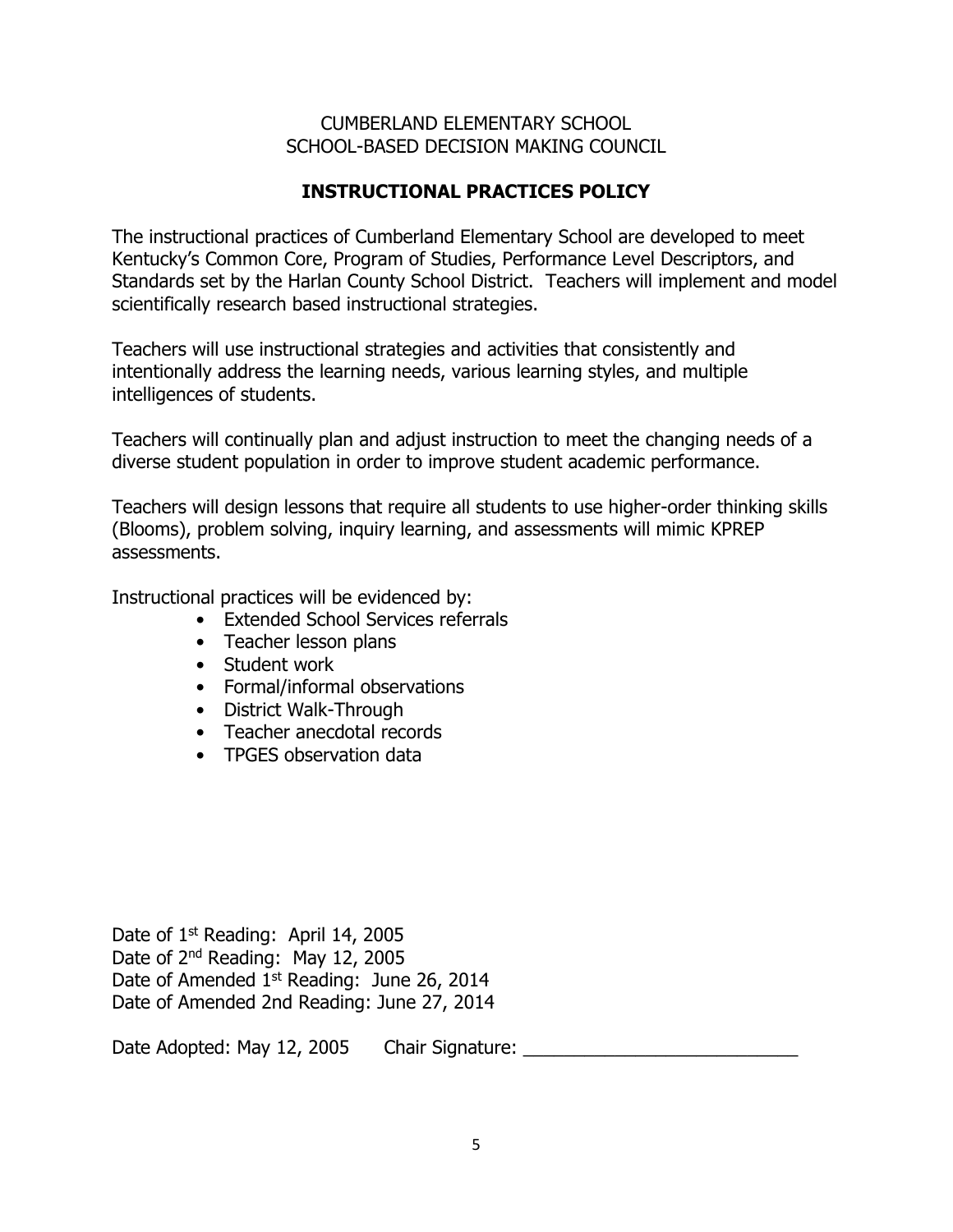# **ASSESSMENT POLICY**

Teachers will give meaningful feedback to students on their performances.

Teachers will use multiple assessments in the classrooms that will include (but not limited to):

- Open-response questions
- On-demand writing
- Performance tasks
- Learning logs
- Tests (multiple choice, on-demand, open-response)

Teachers will report student assessments using:

- Anecdotal records
- Report cards
- Teacher observations
- Student work
- Student feedback/reflections

State mandated tests (CATS) includes the CTBS and KCCT (3rd and 6<sup>th</sup>) and the CATS  $(4^{th}, 5^{th}, 7^{th},$  and  $8^{th}$ ).

Alternate portfolios will be utilized according to individualized education plans (IEP).

Cumberland Elementary School will follow the grade scale guidelines as described below:

- A 94-100
- B 87-93
- C 76-86
- D 70-75
- F 0-69

Date of 1<sup>st</sup> Reading: April 14, 2005 Date of 2nd Reading: May 12, 2005 Date of Amended 1st Reading: February 5, 2008 Date of Amended 2nd Reading: May 8, 2008 Date of Amended 1<sup>st</sup> Reading: June 12, 2008 Date of Amended 2nd Reading: June 13, 2008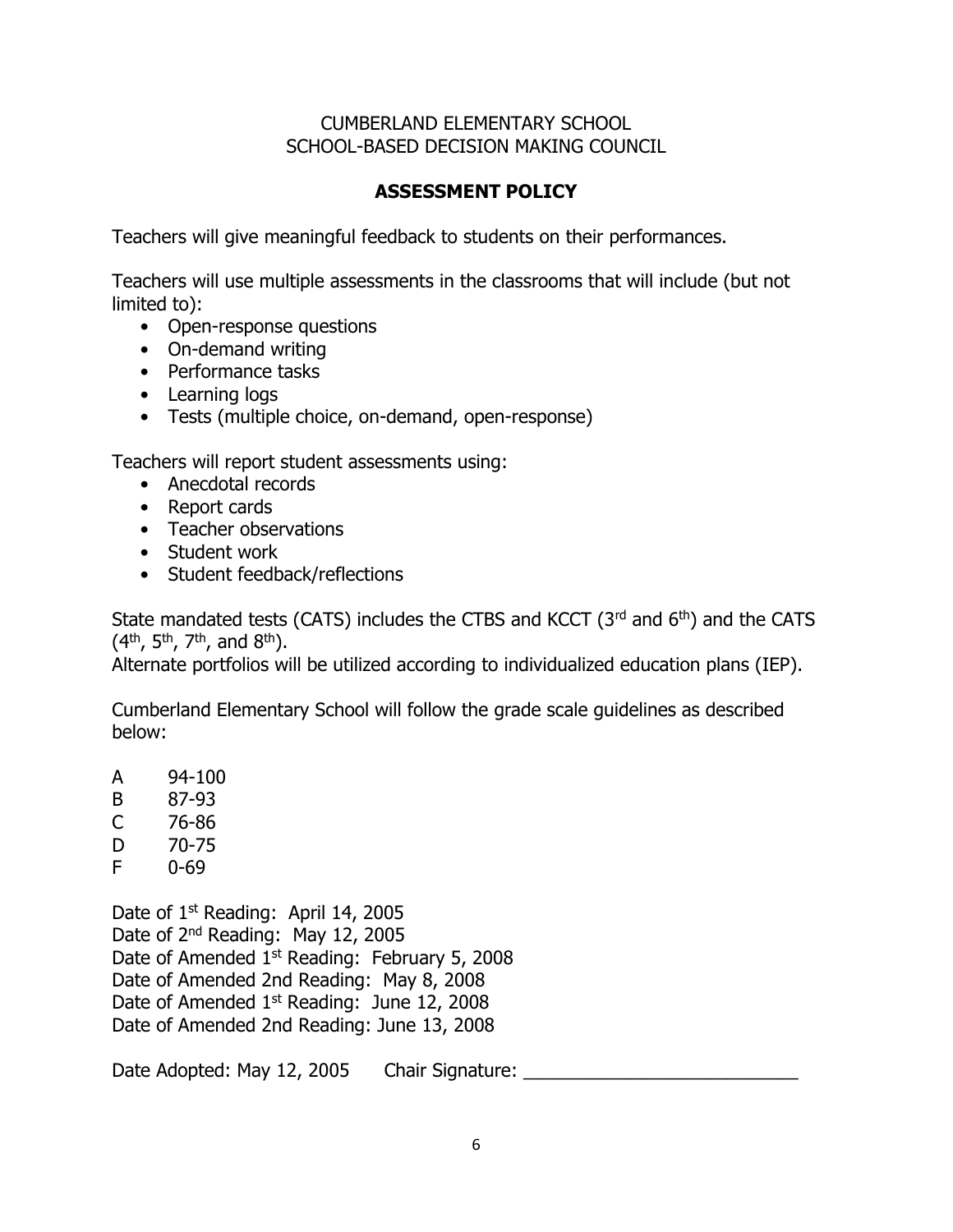# **WRITING PORTFOLIO POLICY**

All students shall prepare and keep a working writing portfolio folder that contains developmentally appropriate writing samples that may be used as portfolio entries.

The working portfolio entries will be based on board policy and require teacher conferencing.

At all accountability grades, students will complete writing portfolio entries as required by the Kentucky Department of Education. At non-accountability grades students will keep a working portfolio and complete minimum pieces based on the District requirements that will require teacher conferencing. During the portfolio development process, students may type, use word-processing, or complete handwritten entries for their portfolios and writing folders.

All core content teachers (mathematics, science, social studies, reading, arts and humanities, practical living/vocational studies) must show evidence of teaching the writing process (prewriting, drafting, conferencing, revision, editing). Teachers shall also assist students in choosing content area readings that represent the writing that students will include in a portfolio. Documentation shall include lesson plans and evidence of student work in the working folders and writing portfolios.

Homeroom teachers will pass working portfolio folders internally from exiting Kindergarten through eighth grade. The guidance counselor will collect working portfolio folders and pass them to the ninth grade teachers.

The Harlan County Board of Education will provide the following programs in order for this plan to be implemented and successful:

- All teachers at all grade levels will be trained in the writing process and portfolio development. These trainings will be conducted by the Board of Education Writing Consultant, Cluster Leaders, and Building Teachers.
- All teachers will have a writing program that explains the developmental processes involved in effectively teaching the different forms of writing required for the Kentucky Writing Portfolio.

Date of 1<sup>st</sup> Reading: October 21, 2003 Date of 2nd Reading: November 14, 2003 Date of Amended 1<sup>st</sup> Reading: April 14, 2005 Date of Amended 2<sup>nd</sup> Reading: May 12, 2005 Date Absolved: June 26, 2014 Date Adopted: May 12, 2005 Chair Signature: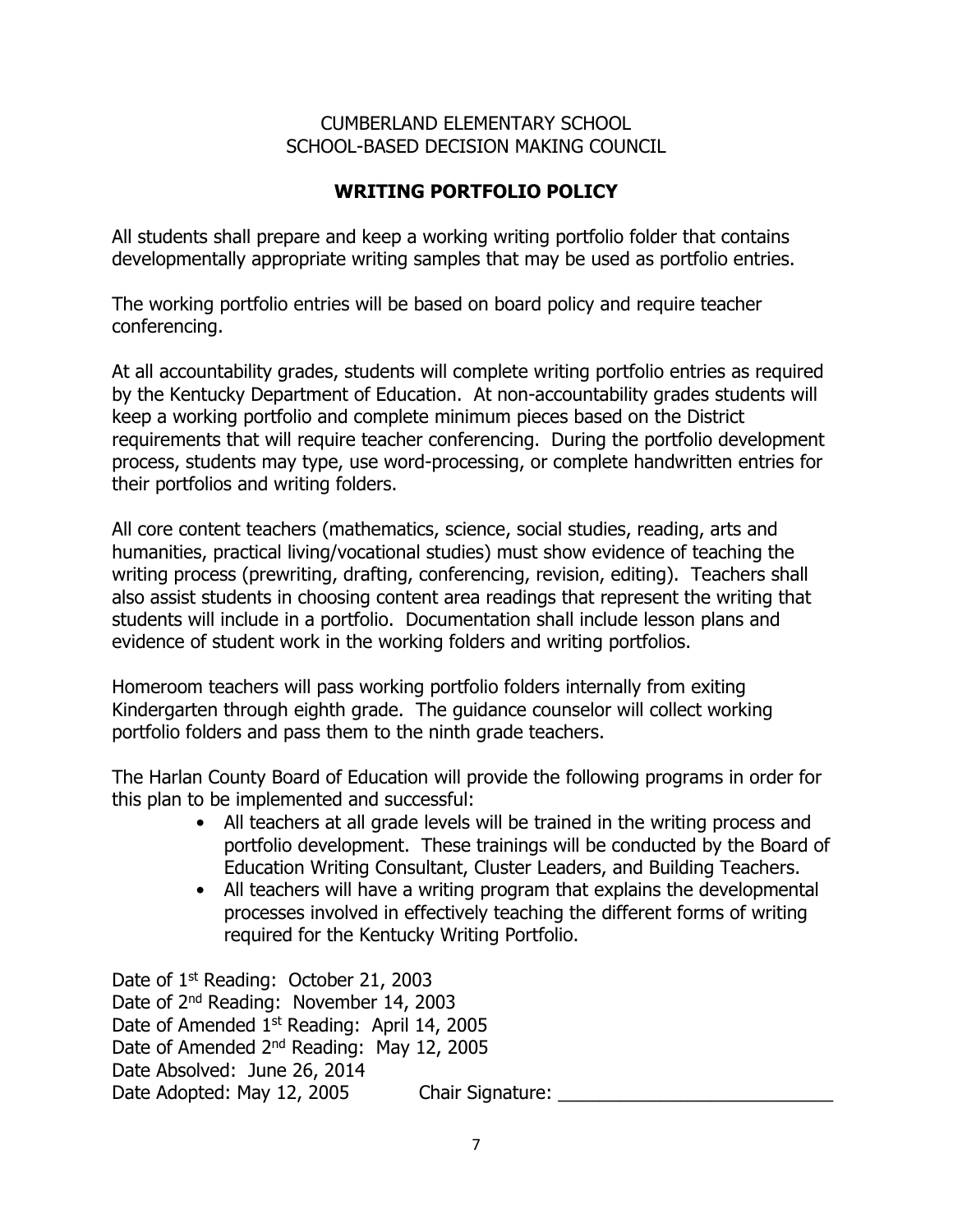#### **STUDENT CLASS ASSIGNMENT POLICY**

Student assignments shall be made before the first week of school and posted on the outside bulletin board.

Criteria to be used in preparing assignments will be academic performance, student behavior, instructional needs, class size, and other extenuating circumstances.

Previous teachers of students will classify students according to the above listed criteria.

Placement of students will be determined by draw. (Previous teachers will provide input to next year's teachers on extenuating circumstances that could alter student placement.)

Parents who wish to seek a change in their child's assignment shall fill out a School Assignment Change form. This form will be given to the principal for consideration. Students may not be transferred from a class except under extreme circumstances. Transferring students should only be done after thorough consideration of the child. The final decision will be made by the principal.

Students who are returning for the fifth year in the primary block will receive new class assignment by the principal.

If any student's class assignment/schedule needs to be changed at any time due to extenuating circumstances, the principal has the authority to make the necessary change(s).

Date of 1<sup>st</sup> Reading: March 20, 2001 Date of 2<sup>nd</sup> Reading: April 17, 2001 Date of Amended 1st Reading: April 14, 2005 Date of Amended 2nd Reading: May 12, 2005 Date of Amended 1<sup>st</sup> Reading: June 26, 2014 Date of Amended 2nd Reading: June 27, 2014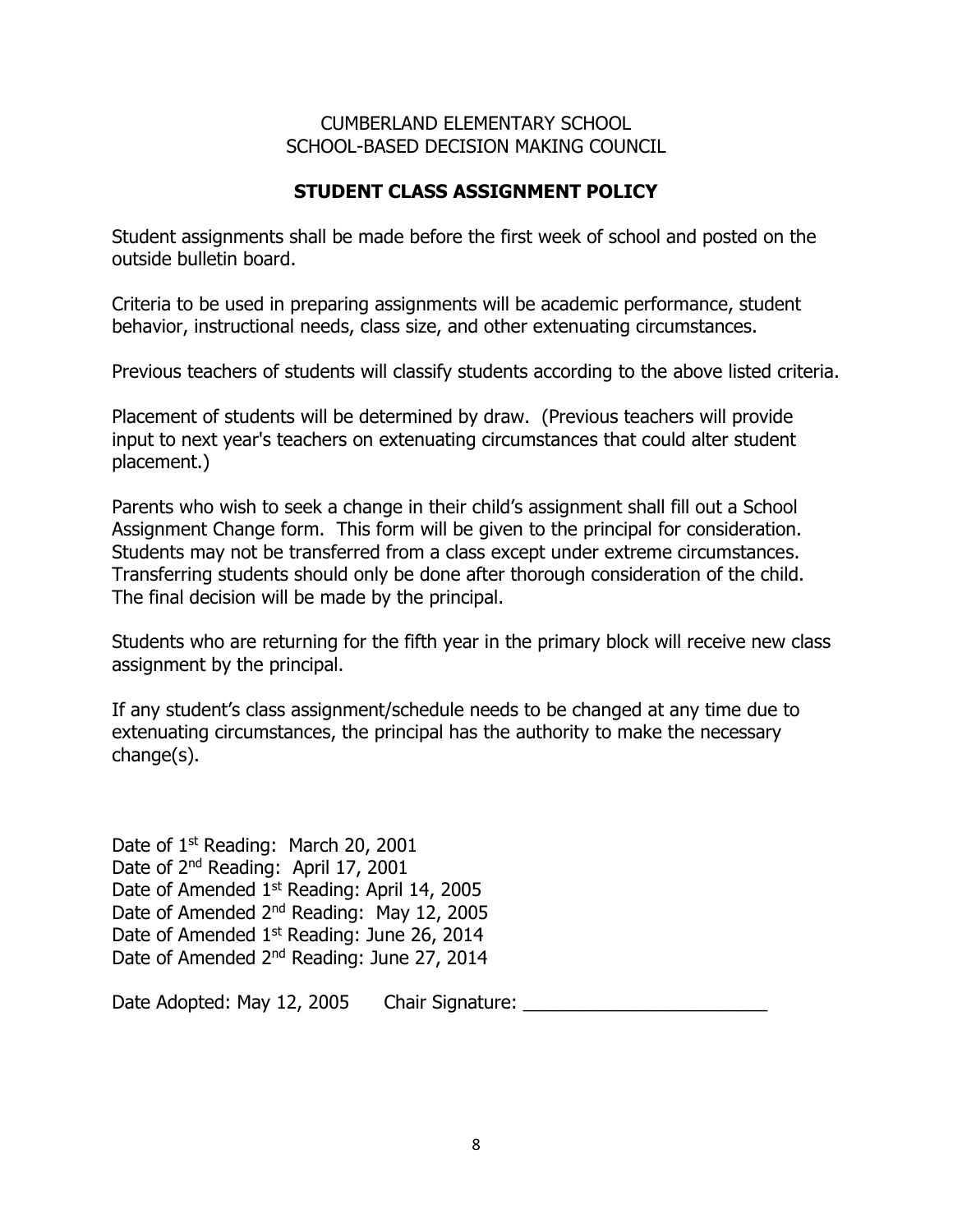# **STUDENT ACCOUNTABILITY POLICY**

Academically…in all classes WE WILL:

• Accept nothing below a (2) on Open Response questions (NCLB areas).

Consequences:

- The student will be given the opportunity to **(in class or as homework),** do the question over. The **"do-over"** must be turned in the next day. Re-score the "do-over" and *give the student extra credit*. If a student got a (2) or better and wants to improve their grade on the "do-over," they can as well.
	- The student will attend an **after-school "do over" session (ESS) as**  designated by the teacher to have the student do it over.
	- **If they do not attend ESS**, **the student will be assigned to p.m. detention** to do the question over. The assigning teacher and the detention teacher will need to communicate with each other on this.
	- If the student does not attend ESS, the assigning teacher will document and discuss this with the student's parent/guardian.

Date of 1<sup>st</sup> Reading: April 14, 2005 Date of 2nd Reading: May 12, 2005 Date Absolved: June 26, 2014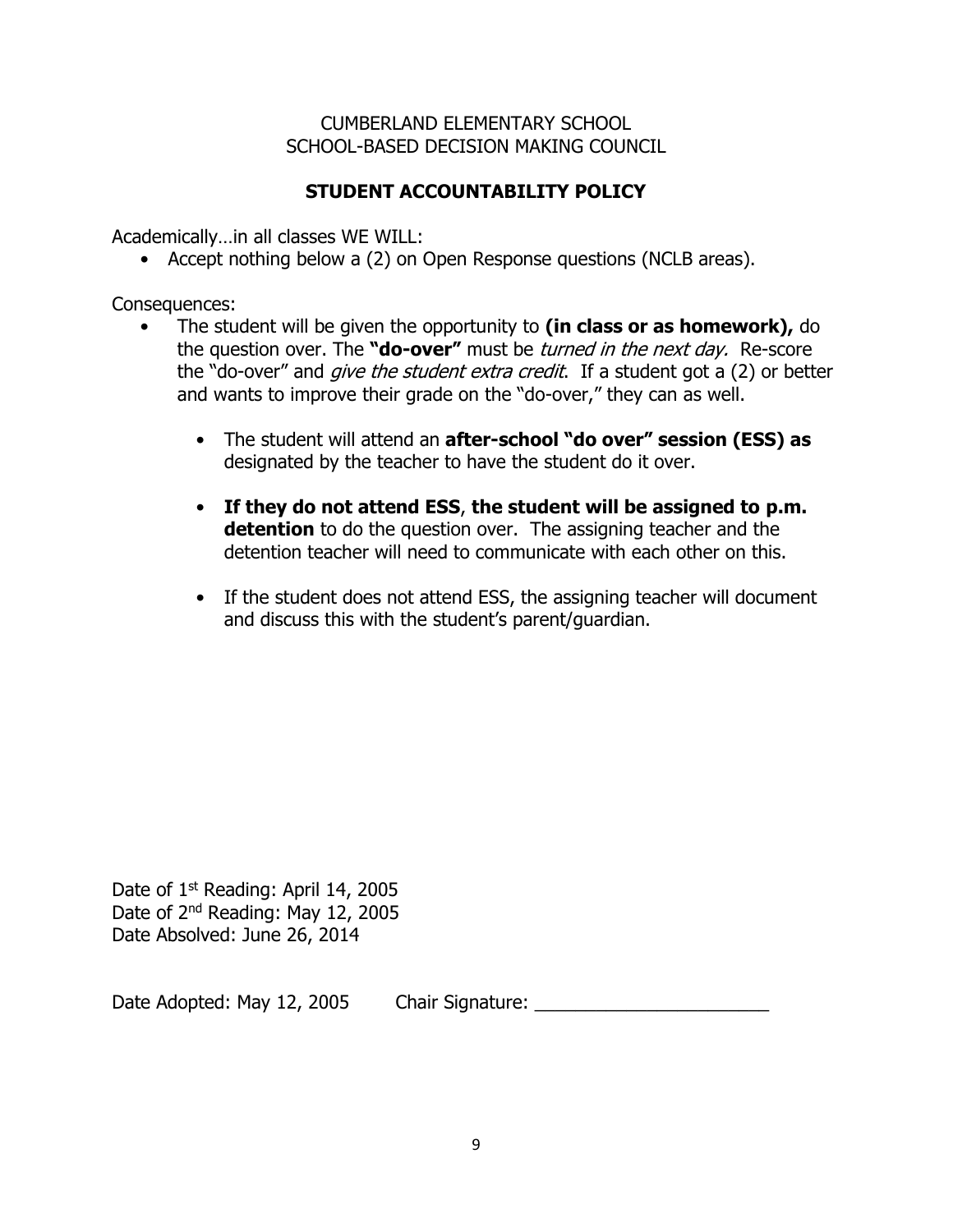# **STUDENT ACHIEVEMENT POLICY**

All policies and decisions made by the SBDM Council, faculty and staff at Cumberland Elementary School will be based on enhancing student achievement.

Enhancement will be accomplished through:

- Developing and implementing curriculum that is rigorous, intentional, and aligned with state and local standards.
- The use of multiple evaluations and assessment strategies in order to continuously monitor and modify instruction to meet student needs and support proficient work.
- Engaging all students by using effective, varied, and research-based practices.
- The school's functioning as an effective learning community and supporting a climate conducive to performance excellence.
- The school's working with families and community groups to remove barriers to learning in an effort to meet the intellectual, social, career, and developmental needs of students.
- The school's providing research-based, results driven professional development opportunities for all staff and the implementation of performance evaluation procedures in order to improve teaching and learning.
- The school's instructional decisions focusing on support for teaching and learning, organizational direction, high performance expectations, creating a learning culture, and developing leadership capacity.
- The school being organized to maximize the use of all available resources to support high student and staff performance.
- The school developing, implementing, and evaluating a comprehensive school improvement plan that communicates a clear purpose, direction, and action plan focused on teaching and learning.

Date of 1<sup>st</sup> Reading: April 14, 2005 Date of 2nd Reading: May 12, 2005

Date Adopted: May 12, 2005 Chair Signature: \_\_\_\_\_\_\_\_\_\_\_\_\_\_\_\_\_\_\_\_\_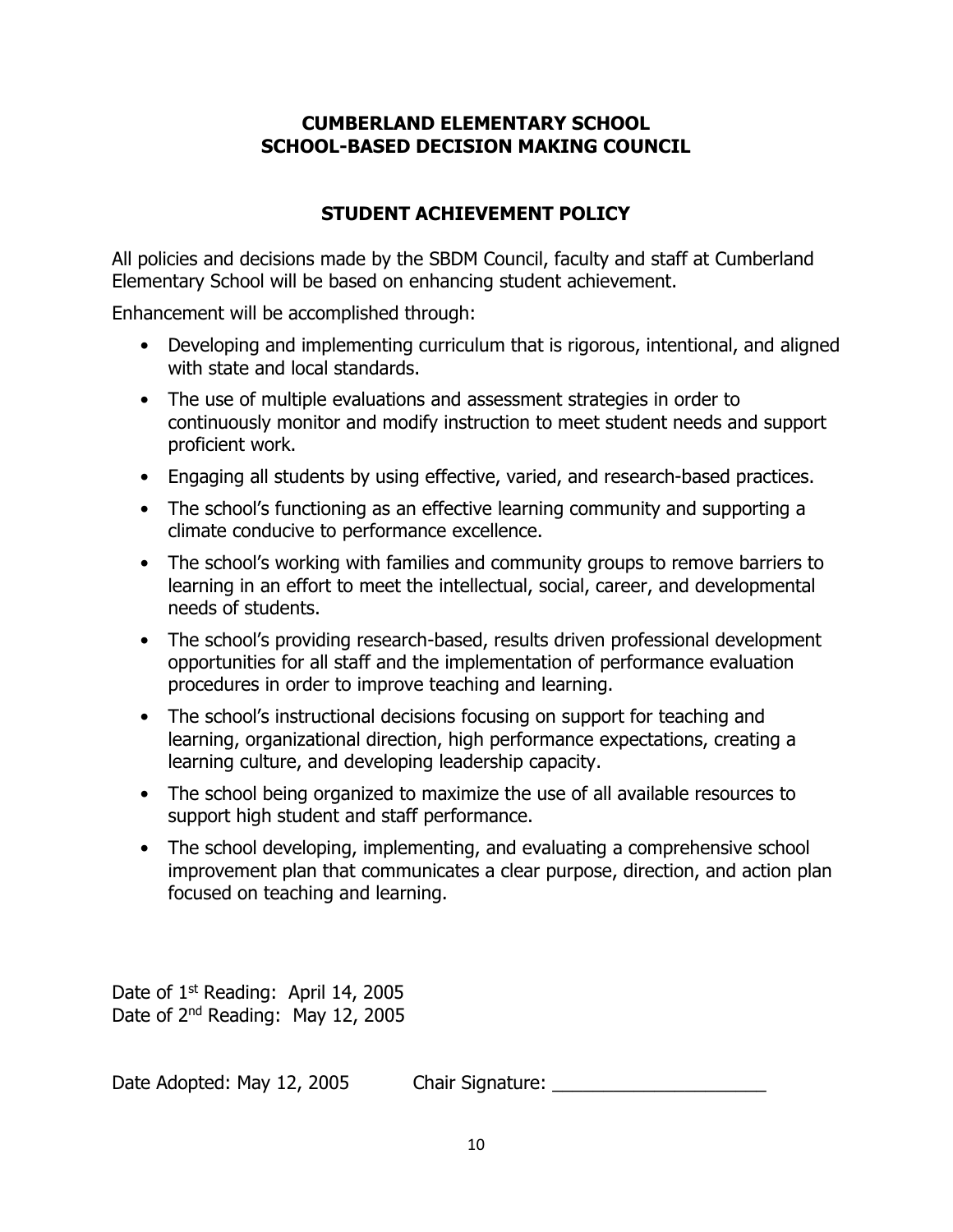# **HOMEWORK POLICY**

Definition:

Homework is defined as assignments to be completed outside the classroom to (1) reinforce class instruction, (2) increase understanding and retention, (3) transfer and extend classroom instruction, (4) prepare for class discussion, and (5) provide curriculum enrichment opportunities. Academically appropriate homework is an extension of classroom instruction and supports the teacher's instructional objectives.

Time Guide:

Grade level guidelines for volume of homework are as follows based on average student competency.

| Early Primary        | 10-30 minutes           |
|----------------------|-------------------------|
| <b>Upper Primary</b> | 30-90 minutes           |
| 4th-8th              | 20-25 minutes per class |

Communication of Homework Policy:

A course syllabus shall be sent home at the beginning of each grading period, including not limited to the following areas.

- a. Purposes of the homework as identified in this policy.
- b. Amount of homework assigned as identified in this policy.
- c. Consequences for not completing homework.
- d. Parental involvement in homework as identified in this policy.

Evaluation of Homework:

- a. The teacher shall evaluate and return homework assignments to students within one week.
- b. The teacher shall periodically inform students and their parents of the student's academic progress and mastery of learning objectives.
- c. Students may be given extra homework assignments for extra credit at teacher's discretion.
- d. Homework grades should accurately reflect level of performance.
- e. Parent Portal is updated weekly: Assignments / grades should be entered into infinite campus within one week after assignments.

Date of 1<sup>st</sup> Reading: April 14, 2005 Date of 2nd Reading: May 12, 2005 Date of 1<sup>st</sup> Reading: June 26, 2014

Date of 2nd Reading: June 27, 2014

Date Adopted: May 12, 2005 Chair Signature: \_\_\_\_\_\_\_\_\_\_\_\_\_\_\_\_\_\_\_\_\_\_\_\_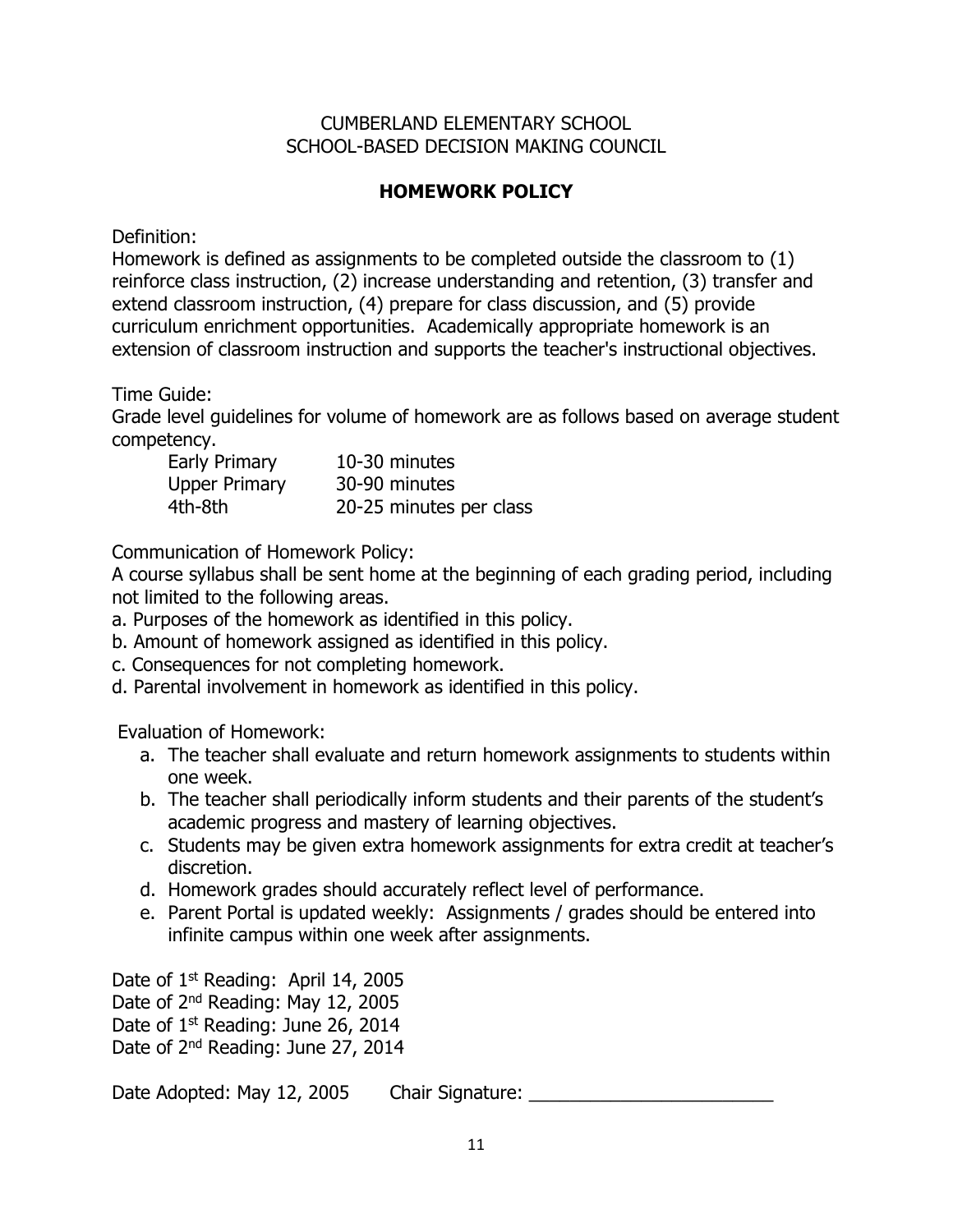# **DISCIPLINE & CLASSROOM MANAGEMENT POLICY**

The faculty and Principal shall implement the Harlan County School District Code of Acceptable Student Behavior and Discipline. Copies of the Code of Conduct Book for Harlan County Schools and the Cumberland Elementary School Discipline Policy shall be distributed by the end of the first month of school to all staff and parents.

The School Discipline Committee will review the District Code of Acceptable Student Behavior and Discipline to determine if the school needs additional discipline and classroom management measures. The committee will recommend additional discipline and classroom management measures to the school site-based council for approval. The committee will recommend additional measures consistent with district and board policy, and in compliance with existing state, federal statutes and regulations.

A copy of the Cumberland Elementary School's Discipline Handbook is sent home with each student and kept in the school office for review.

In addition, we have adopted the following school-wide rules.

- Students will maintain low voice level in the hallway.
- Students will walk facing forward on the right side of the hallway.
- No touch rule, students keep all body parts to themselves.
- Students must have a hall pass to visit any other area of the building other than the present classroom. The hall pass must be visible at all times.
- All cell phones are to be turned off at all times while on school property during the instructional day. Any student who violates this policy will be given one warning. A second offense will result in confiscation of the phone. A parent or guardian must personally come to the office and pick up the phone.
- All electronic toys, devices, and equipment that are not used for educational purposes should remain in pocket, purse, backpack, or locker and turned off during the instructional school day. This includes ipods, MP3 players, video games or players, video or tape recorders, cameras, and etc. School will not be responsible if lost, damaged, or stolen.
- School does not have school-wide rule on regulation of chewing gum. It is at the discretion of each classroom teacher. Regulation of chewing gum is at the discretion of classroom teacher.

\* Faculty will handle minor discipline incidents. If an incident is moderate to severe and requires assistance of an administrator, a faculty member will complete a discipline report and send it with the student to the office. Discipline report/documentation should reflect that the instructor has made several attempts to resolve the situation himself/herself unless the infraction requires administrative assistance.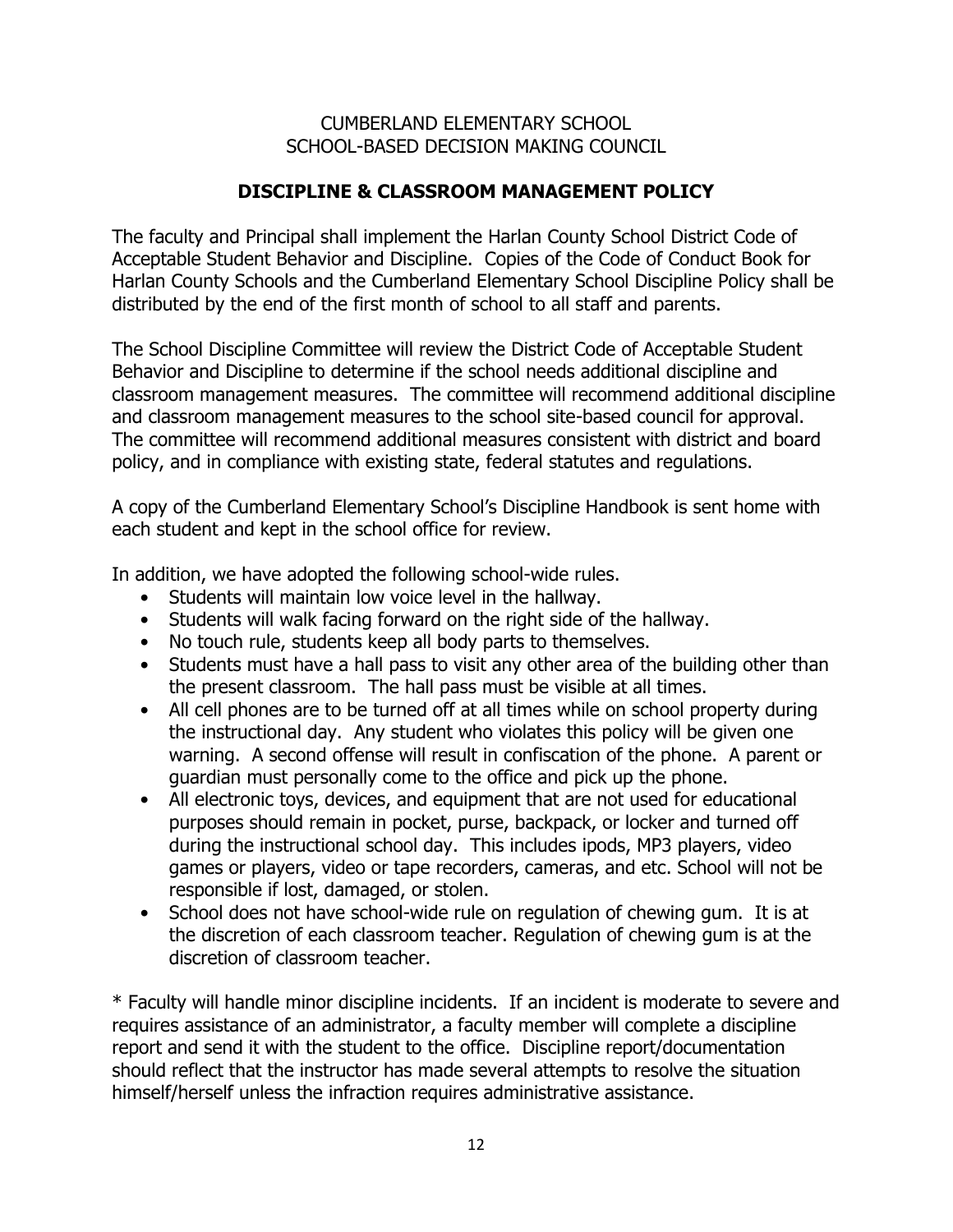Date of 1<sup>st</sup> Reading: March 20, 2001 Date of 1<sup>st</sup> Reading Again: July 10, 2001 Date of 2<sup>nd</sup> Reading August 9, 2001 Date of Amended 1<sup>st</sup> Reading: April 14, 2005 Date of Amended 2nd Reading: May 12, 2005 Date of Amended 1<sup>st</sup> Reading: January 10, 2008 Date of Amended 2nd Reading: February 5, 2008 Date of Amended 1<sup>st</sup> Reading: December 10, 2009 Date of Amended 2nd Reading: January 21, 2010 Date of 1<sup>st</sup> Reading: June 26, 2014 Date of 2nd Reading: June 27, 2014

Date Adopted: February 5, 2008 Chair Signature: \_\_\_\_\_\_\_\_\_\_\_\_\_\_\_\_\_\_\_\_\_\_\_\_\_\_\_\_\_\_\_\_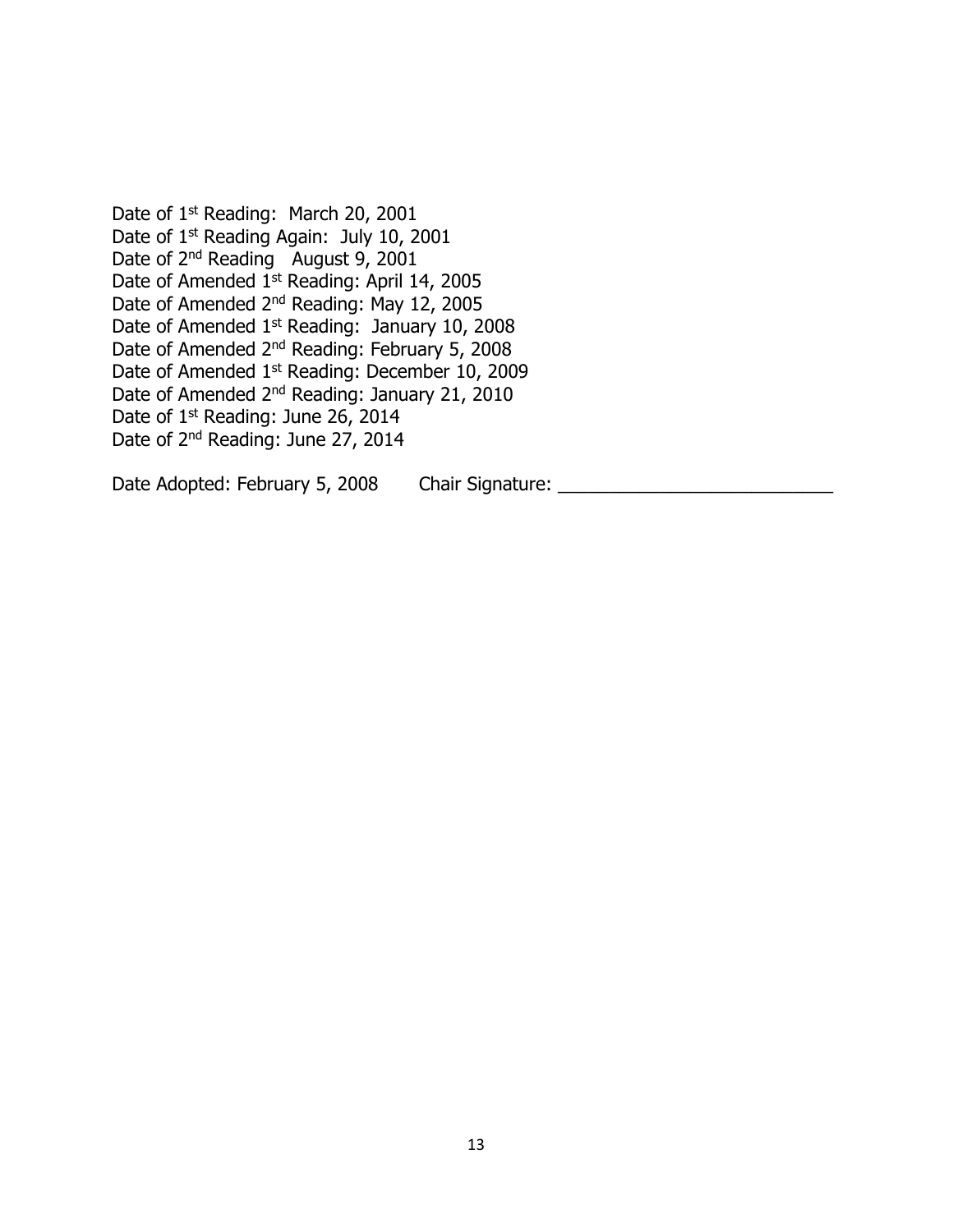### **ALIGNMENT WITH STATE STANDARDS, TECHNOLOGY UTILIZATION, PROGRAM APPRAISAL POLICY**

The school shall organize all instructional and other activity to be aligned with state standards established in state laws and regulations, and in a manner that is consistent with local school board policy.

All programs at the school must contribute to increased student performance as measured by the state assessment system.

Upon request of the school council, the principal or his/her designee shall report to the school council on the degree to which a designated program contributes to increased student performance.

Teachers will incorporate technology as an integral part of instruction. Technology will be readily available and accessible to all students to improve instruction in the following variety of ways:

- Student Technology Programs
- Internet access for research
- Digital Cameras
- Scanners
- Power Point
- E-mail

Teachers will receive professional development as required by state, district, or Cumberland Elementary School. Teachers will be required to sign the Acceptable Use Policy form provided by the district. Students and parents will also be required to sign this form.

Teachers will be responsible for using technology standards developed by state/district in their instruction.

Date of 1<sup>st</sup> Reading: March 20, 2001 Date of 2nd Reading: April 17, 2001 Date of Amended 1<sup>st</sup> Reading: July 2, 2002 Date of Amended 2nd Reading: August 6, 2002 Date of Amended 1<sup>st</sup> Reading: April 14, 2005 Date of Amended 2<sup>nd</sup> Reading: May 12, 2005

Date Adopted: May 12, 2005 Chair Signature: Letter Adopted: May 12, 2005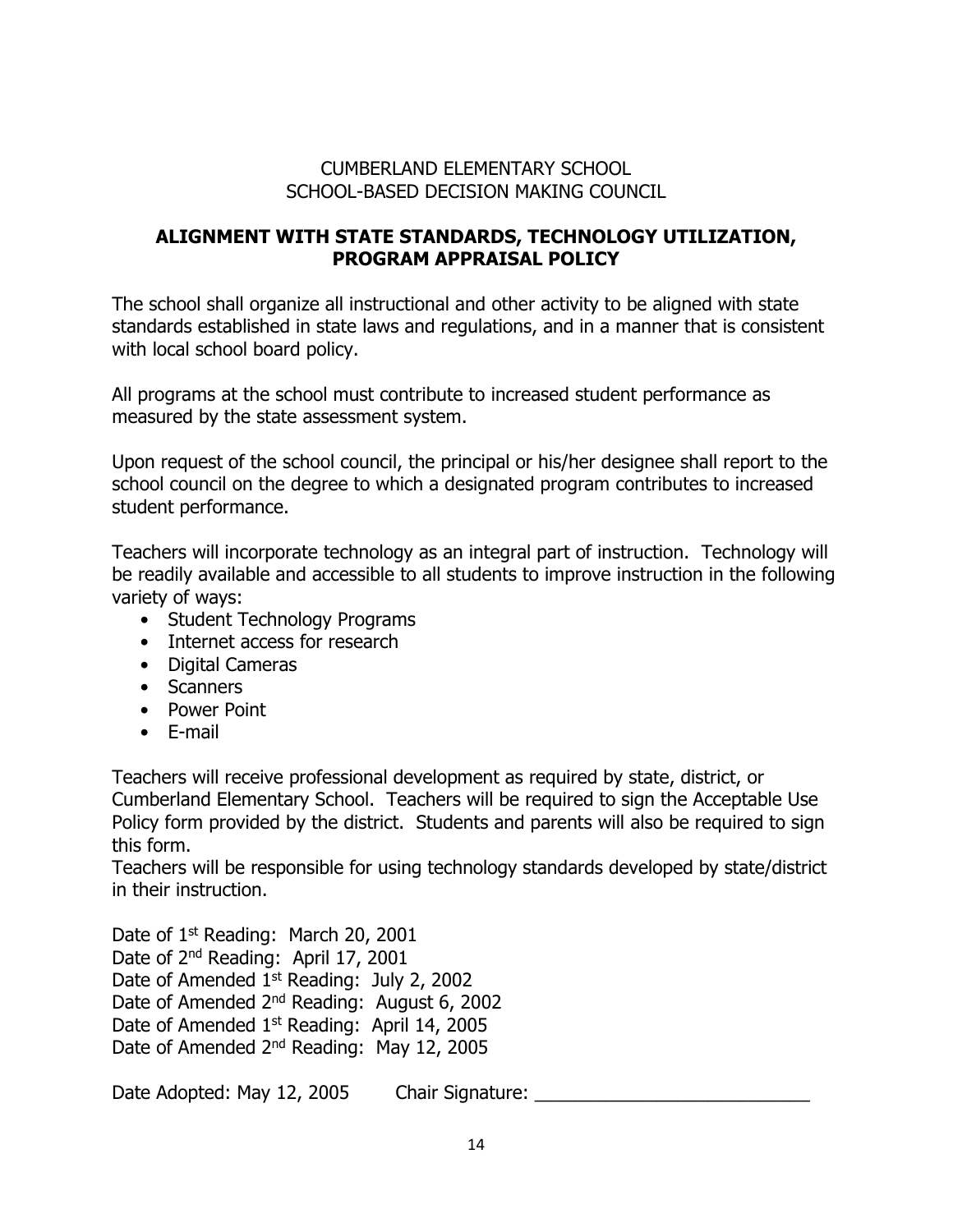# **COMMITTEE PARTICIPATION POLICY**

Cumberland Elementary School shall function through three standing committees:

Academic Performance Learning Environment **Efficiency** 

Membership may include parents or guardians of Cumberland Elementary School students, teachers, non-certified personnel, and community representatives.

Teachers shall be offered the opportunity to volunteer to serve on a committee via signup form in the office. The form shall be posted for a period of one week. If there are no volunteers, the principal shall assign personnel to those positions. Parents may also volunteer to serve on a committee. Community members shall be invited to participate by the chairperson of the Council or committee.

Ad hoc committees can be formed by SBDM Council, Principal, or one of the three standing committees. Ad hoc committees shall be convened with proper notification at the discretion of the respective chairperson at a time most convenient to most members.

No recommendation from a committee shall be submitted to the Council without at least a majority of those present at a properly convened meeting having approved the recommendation.

Chairpersons of committees shall have, with the chairperson of the Council approval, permission to formulate sub-committees. Sub-committees shall be appointed as needed and involve as many people as necessary.

Date of 1<sup>st</sup> Reading: April 14, 2005 Date of 2<sup>nd</sup> Reading: May 12, 2005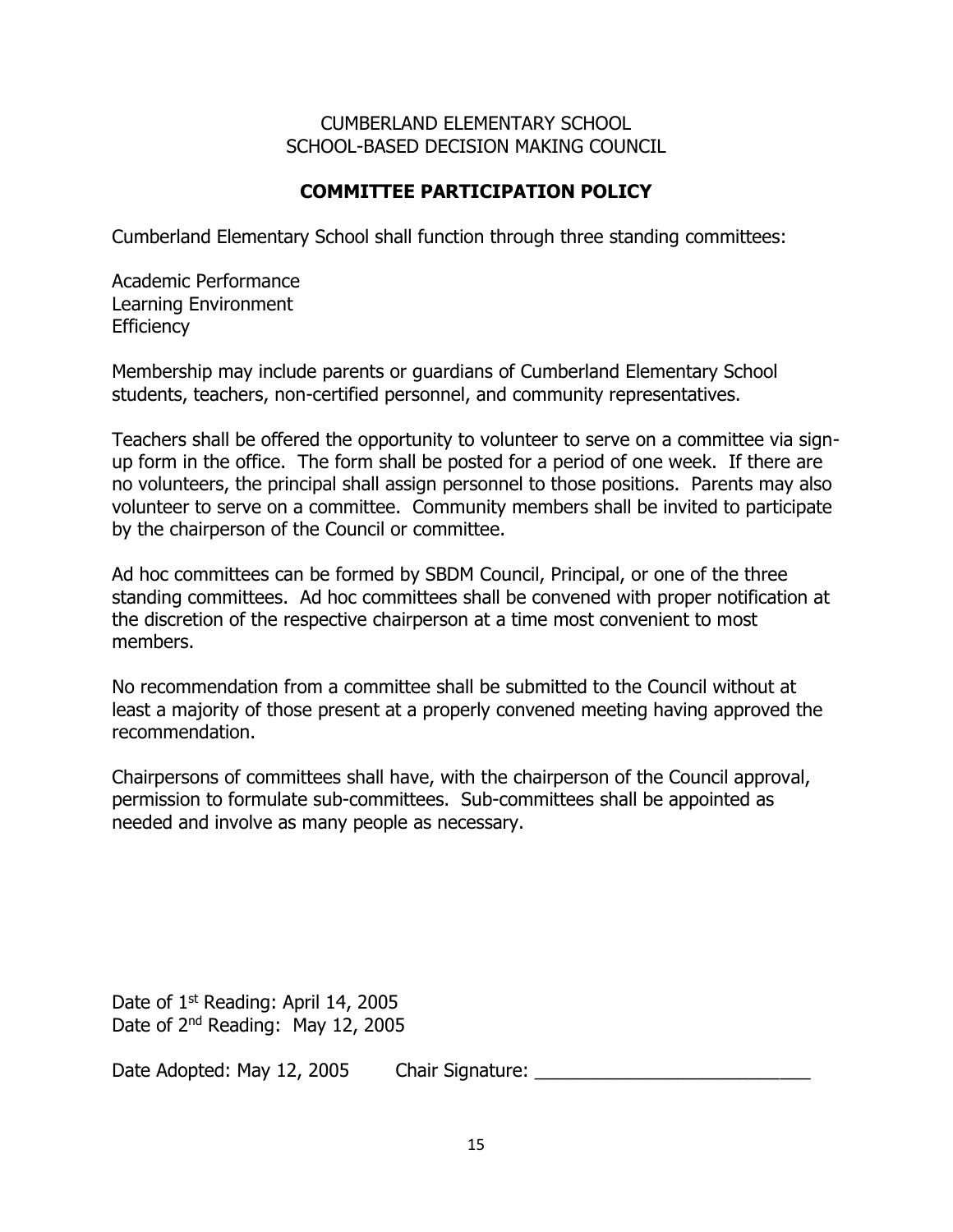# **IMPROVEMENT PLAN POLICY**

The SBDM Council will ensure that the School Improvement Plan is based on the school's mission, belief statements, and the Standards and Indicators for School Improvement. The school's mission and belief statements in their actions to improve student academic performance will guide them. Council will regularly review disaggregated student data in order to focus their actions on improving student achievement and closing gaps.

#### DISAGGREGATED DATA

Information on disaggregated data for diverse populations will be presented to the school staff annually and recommendations will be made to incorporate data in the school's improvement plan.

The leadership will create a positive, supportive learning environment for teachers to focus on students. The building will be maintained and provide a safe and equitable learning environment for students. Maintenance reports will be made according to Harlan County Board of Education Policy.

School culture assessments will be conducted bi-annually to evaluate the areas of academic performance, learning environments, and efficiency. Faculty will review the survey and recommend needs to the Council to be addressed.

Date of 1<sup>st</sup> Reading: April 14, 2005 Date of 2nd Reading: May 12, 2005

Date Adopted: May 12, 2005 Chair Signature: \_\_\_\_\_\_\_\_\_\_\_\_\_\_\_\_\_\_\_\_\_\_\_\_\_\_\_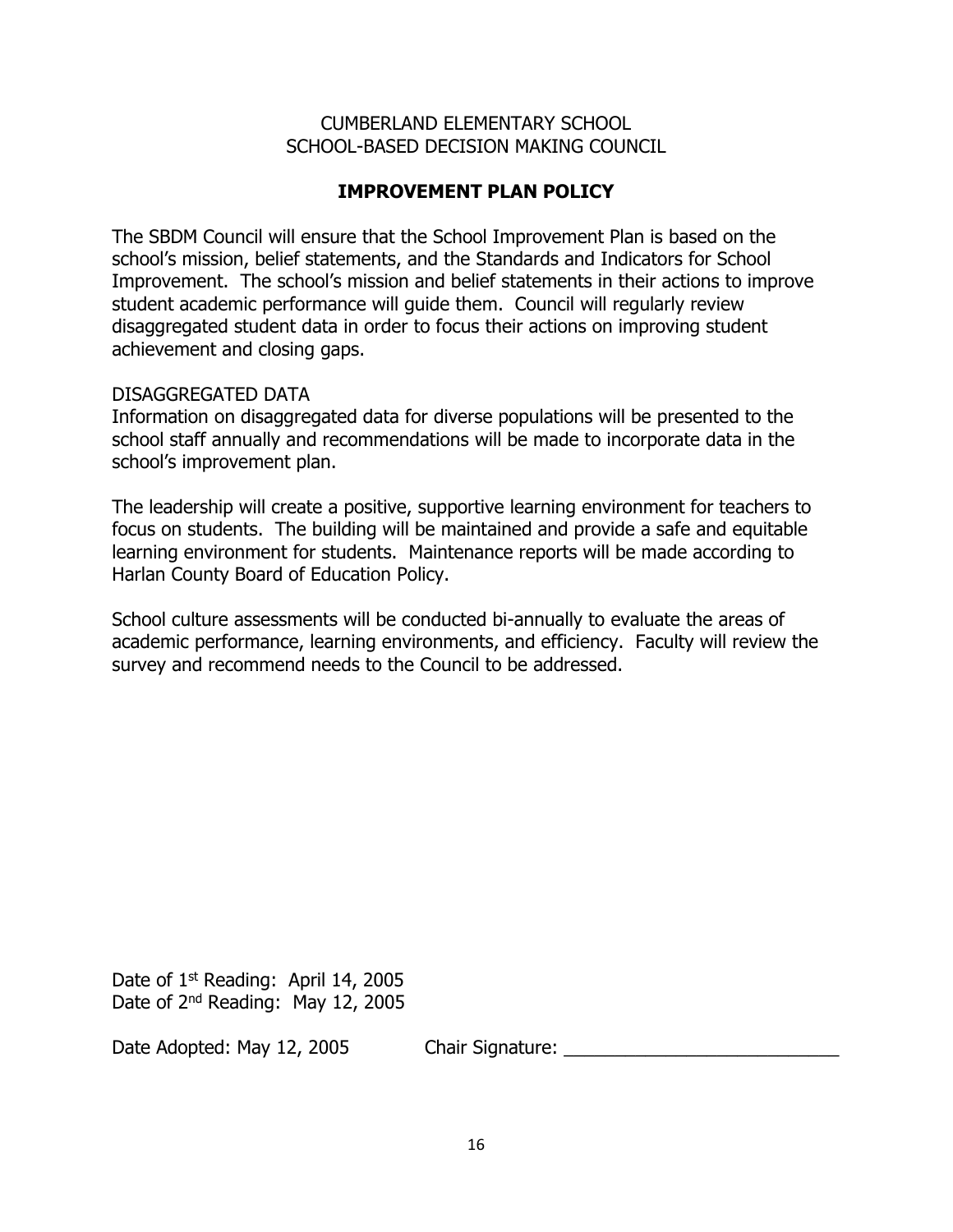# **SELECTION OF TEXTBOOKS AND/OR INSTRUCTIONAL MATERIAL POLICY**

#### INSTRUCTIONAL MATERIALS

Instructional material means all commercial material, media, and courseware (consumable or permanent) used by teachers to deliver instruction. The school allocates resources (fiscal, human, physical, time) equitably to support the mission and belief statements and to encourage high student performance.

#### **COMMITTEE**

The appropriate subject area component and its members will form the textbook committee (ad hoc) for each year. Committee responsibilities:

- Acquiring textbooks and/or instructional materials utilizing allocations provided to the school by the State of Kentucky and the district.
- Surveying the teachers to determine their instructional material needs and preference.
- Studying textbooks/instructional materials samples and identifying and selecting materials, samples, and identifying and selecting a list of textbooks and instructional materials to be used in the instructional program.
- Developing a plan, based on the appropriations made available to the school for texts and instructional materials that specifies the utilization of the funds over the adoption cycle.
- Submit a written recommendation for utilization of the textbook allocation to SBDM for approval.

#### BUDGET

Appropriations for textbooks and instructional materials are set by the Board of Education. The budget developed by the committee must not exceed the appropriations. The council approves the budget and the selection of materials.

#### **PROCUREMENT**

The principal and designated school staff is responsible for ordering, receiving, and approving payment for the textbooks and instructional materials.

Date of 1<sup>st</sup> Reading: April 14, 2005 Date of 2nd Reading: May 12, 2005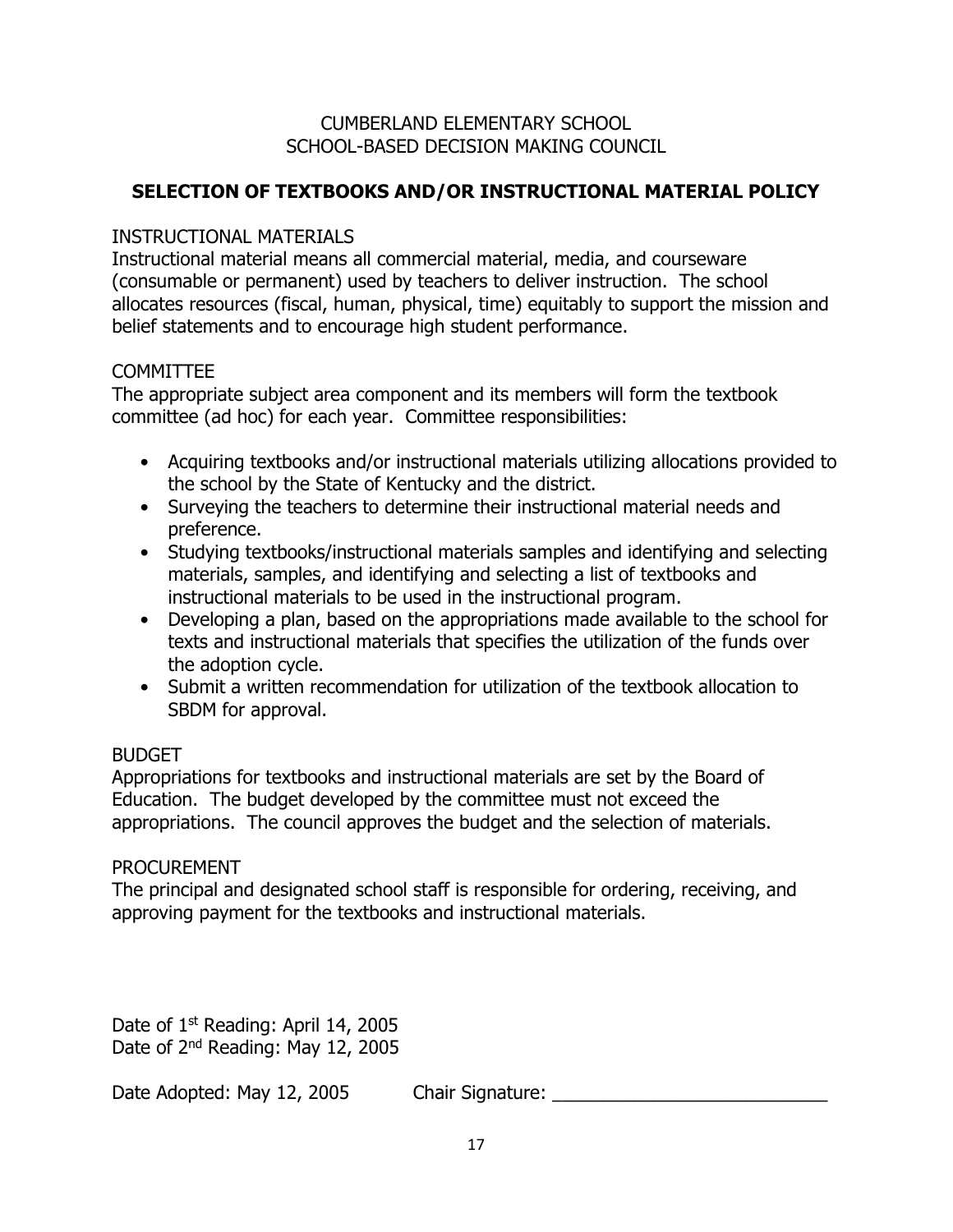#### **PROFESSIONAL DEVELOPMENT POLICY**

Professional development includes opportunities to develop skills to ensure that an equitable and quality education is provided to all students. Personnel will participate in professional development that will update their content knowledge and professional practices.

Adequate fiscal resources are provided to support professional growth, using state professional development allocations and other state or federal funding sources. Professional development allocations will be based on the identified needs in the School Improvement Plan.

Professional development offered will be based on the needs in the School Improvement Plan and in coordination with district coordinator per KRS 160.345 (8). An annual survey of professional development needs of the staff will be conducted in order to provide input to the School Improvement Plan. Principal and teachers will work together utilizing individual growth plans to make recommendations for professional development they feel will enhance the improvement of the curriculum and/or teacher's knowledge. Amendments will be made to the School Improvement Plan as necessary.

Paraprofessionals (instructional assistants, aides, etc.) will annually develop a professional development plan with the assistance of the school leadership.

Date of 1<sup>st</sup> Reading: April 14, 2005 Date of 2<sup>nd</sup> Reading: May 12, 2005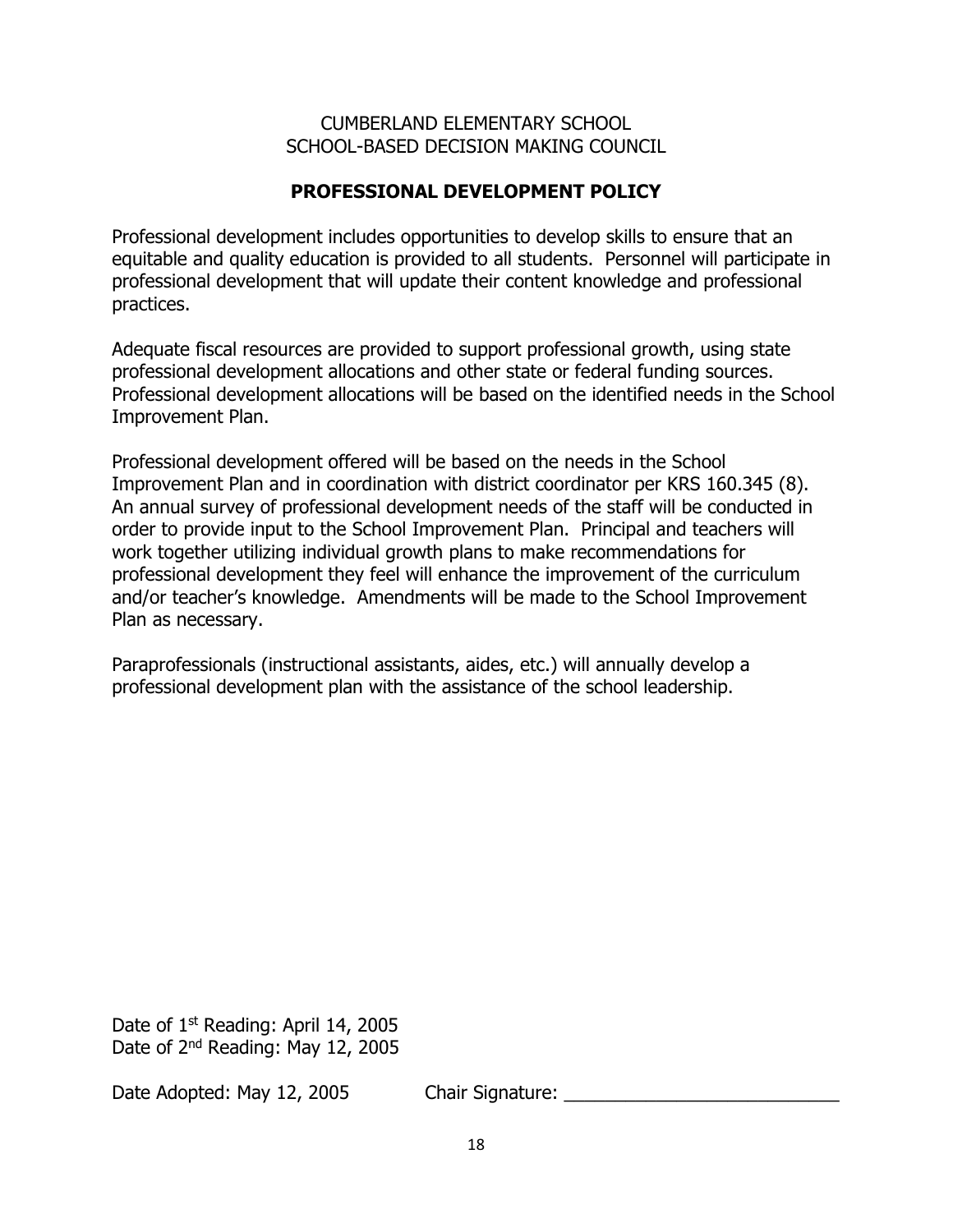#### **BUDGET POLICY**

#### BUDGETING PROCESS

The responsibility of the budgeting process will lie with the Efficiency Committee. They may choose to establish an ad hoc committee. The school/district leadership will allow resources (fiscal, human, physical time) to support the mission and belief statements to support student learning. The allocated budget will support the learning goals. Leadership retains managerial responsibility.

The school budget is prepared annually based on the allocation from the Board of Education. All funds expended by the school are included in the budget (e.g., athletic, professional development, instructional, other supplies and materials, discretionary funds, Computers for Education, salaries, etc.). The budget includes a complete financial forecast of anticipated receipts and expenditures for the school year. The budget is prepared on a form approved by the Superintendent.

#### **COUNCIL**

The principal, with the assistance of the Committee, submits and recommends to the council by May 15<sup>th</sup> a draft budget within the allocation level approved by the Board of Education based on the previous year's expenses. The School Improvement Plan will be one of the factors in developing the budget. After receipt of the final allocation of funding from the Board of Education the Committee will again meet to review and make any additions/deletions/ changes in the draft budget. The principal recommends approval of the final annual school budget by the Council on or before August  $1<sup>st</sup>$ , or no later than three weeks after receipt of notice of final allocation of funding from the Board of Education.

#### **EXPENDITURES**

Expenditure of the funds allocated to Cumberland Elementary School is pursuant to all fiscal policies of the Board of Education. Appropriate forms will be filled out for expenditures and the principal will approve all expenditures. Expenditures must not exceed appropriations. Teachers are encouraged to seek grants.

Expenditures of the discretionary funds are to support the mission and belief statements of the school/district. They will relate directly to an identified school need or meet the operational procedures established for fund distribution.

#### REPORTS

Council will receive monthly reports for review at their council meeting. Any discrepancies will be noted, checked on by the principal, and reported in the next SBDM meeting.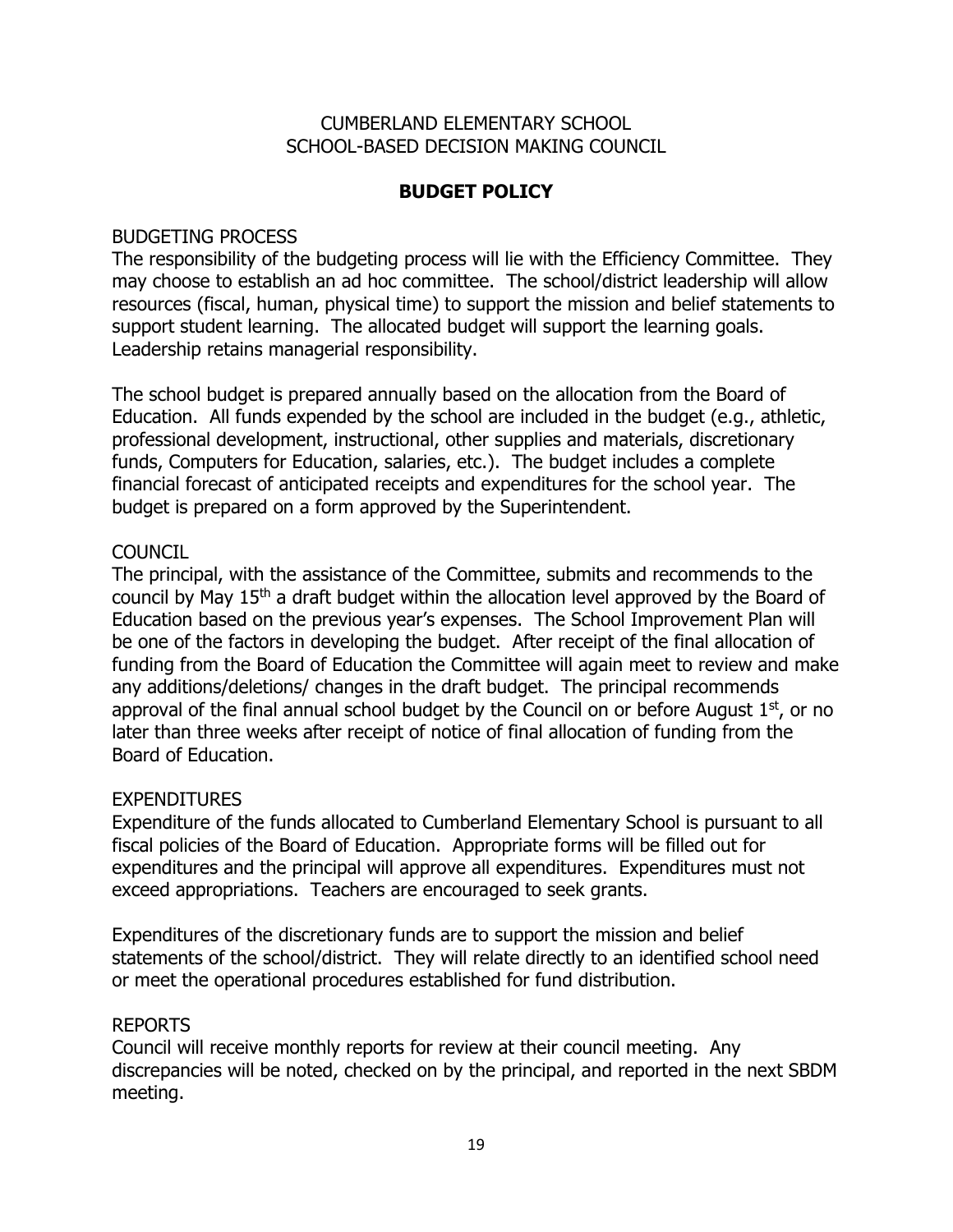ACCOUNTING PROCEDURES

Accounting for funds is accomplished pursuant to all fiscal and audit policies of the Board of Education. The audit is reported to the Council.

Date of 1<sup>st</sup> Reading: April 14, 2005 Date of 2<sup>nd</sup> Reading: May 12, 2005

Date Adopted: May 12, 2005 Chair Signature: \_\_\_\_\_\_\_\_\_\_\_\_\_\_\_\_\_\_\_\_\_\_\_\_\_\_\_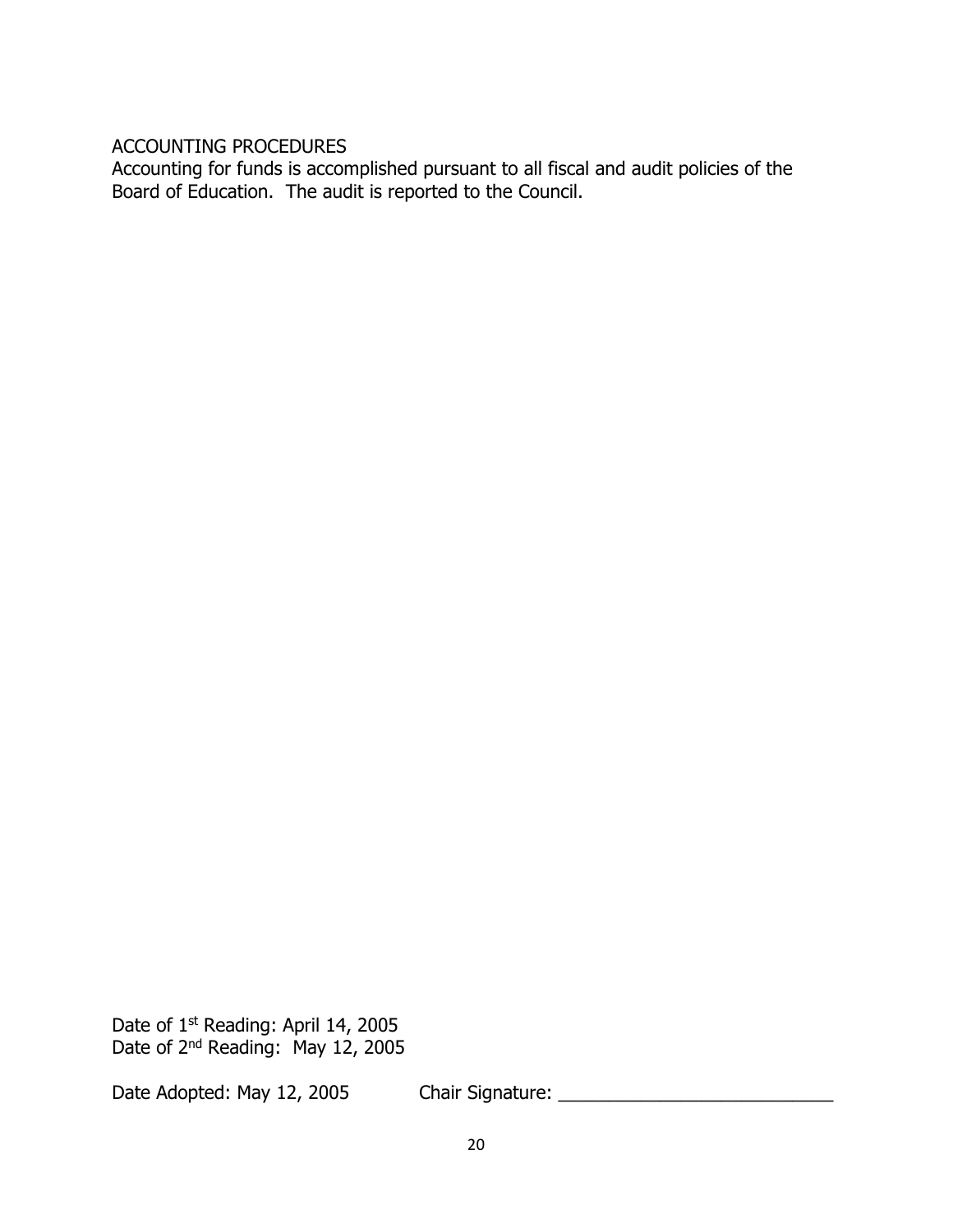#### **JOB CLASSIFICATION DETERMINATION /STAFF TIME ASSIGMENT POLICY**

During the month of March, the principal and the council will determine the number of persons in each job classification based on the district staffing plan and identified student needs.

The principal is authorized to administer policy and make assignments as to individual staff members. Decision to assignment of specific teachers to particular students and classes are based on factors including performance and effectiveness.

Date of 1<sup>st</sup> Reading: April 14, 2005 Date of 2nd Reading: May 12, 2005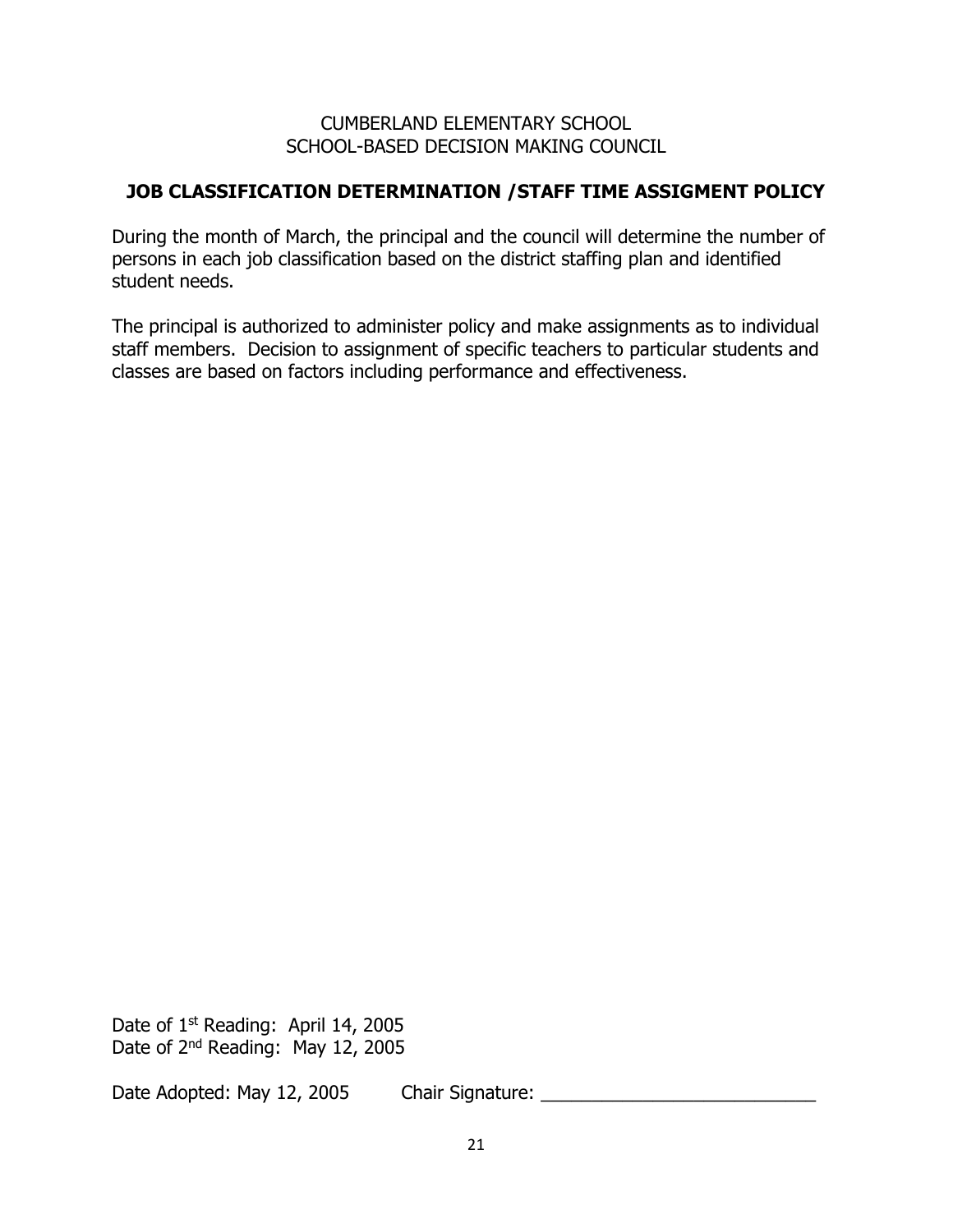# **SCHOOL STAFF ASSIGNMENT POLICY**

By August  $1<sup>st</sup>$  of each school year, the principal shall prepare a school staff assignment plan for the school year. This plan shall be presented to the school council for consultation.

All vacant positions, whether existing or new, shall be posted on the inside bulletin board within three (3) working days of the vacancy. Teachers shall have five (5) working days from the date of the posting to inform the principal, in writing, of their request to be considered for the vacant position. The reassignment of existing staff is at the discretion of the principal.

The plan presented by the principal shall consider any/all of the following criteria (when possible) in the assignment of existing staff:

- Request of the staff member for the assignment.
- Teaching experience related to the assignment.
- Individualized teacher evaluations.
- Specialized training that the staff member has completed related to the assignment.

Date of 1<sup>st</sup> Reading: March 20, 2001 Date of 2nd Reading: April 17, 2001 Date of Amended 1<sup>st</sup> Reading: July 2, 2002 Date of Amended 2nd Reading: August 6, 2002 Date of Amended 1<sup>st</sup> Reading: April 14, 2005 Date of Amended 2nd Reading: May 12, 2005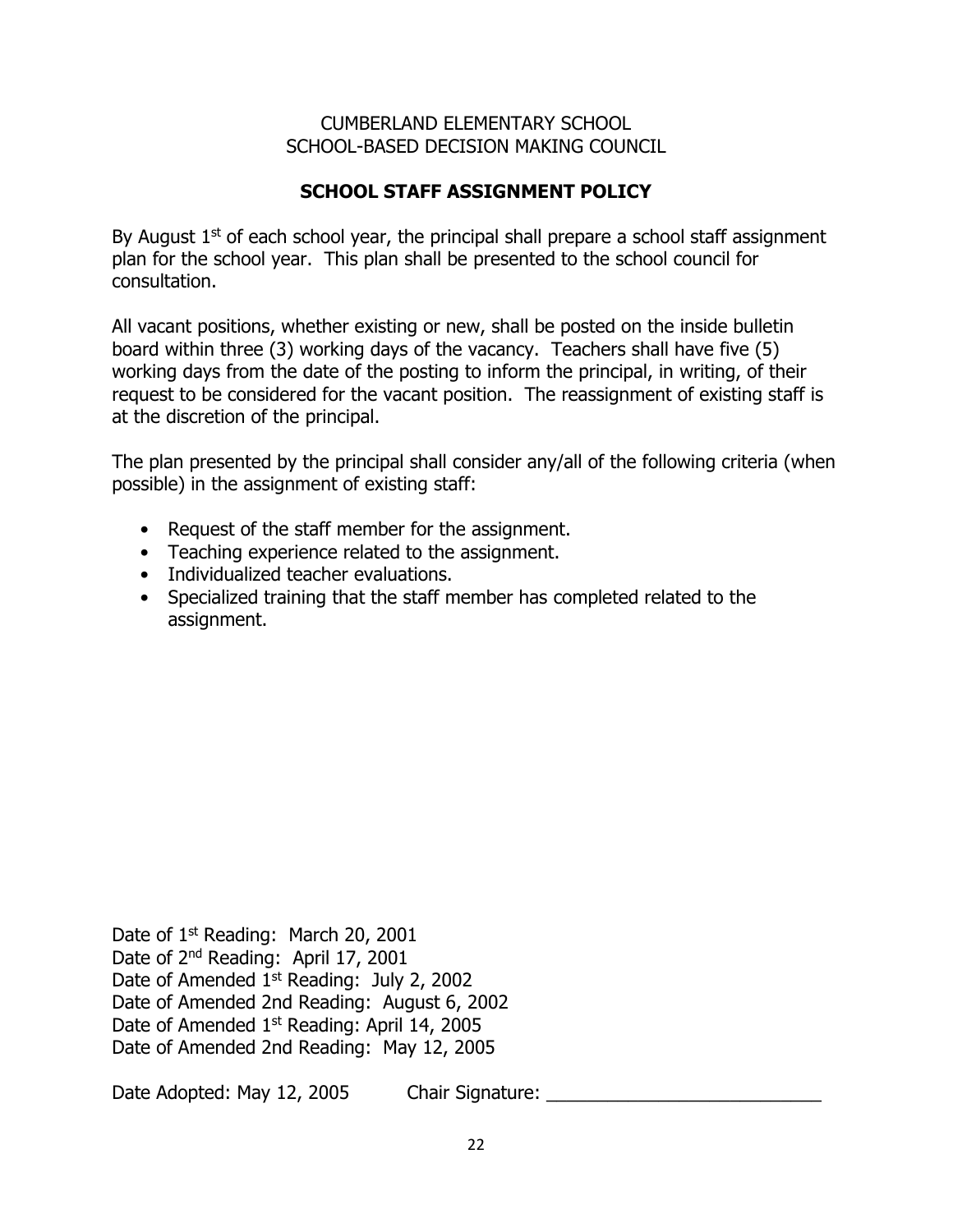#### **SCHOOL SPACE POLICY**

By the August SBDM meeting, the principal shall present to the council for approval a plan for the use of space during the school day. Assignment of school space shall be made based on federal, state, and district regulations which shall include but not be limited to criteria that considers class size, program space need, accessibility for the handicapped, supervision of students, safety, and overall effective school management. The use of school space and facilities after school hours shall be in compliance with board policies.

The school council may amend the plan prior to approval. The principal shall implement the plan subsequent to the approval of the school council. If the council has not approved the plan by the August meeting, the principal shall develop and implement a school space use plan.

If the assignment of school space needs to change after September 1st, the principal will call a special-called meeting to inform council of needed changes. Amendments will then be made to the original plan.

Date of 1<sup>st</sup> Reading: March 20, 2001 Date of 2<sup>nd</sup> Reading: April 17, 2001 Date of Amended 1<sup>st</sup> Reading: July 2, 2002 Date of Amended 2<sup>nd</sup> Reading: August 6, 2002 Date of Amended 1<sup>st</sup> Reading: April 14, 2005 Date of Amended 2<sup>nd</sup> Reading: May 12, 2005

Date Adopted: May 12, 2005 Chair Signature: Late Adopted: May 12, 2005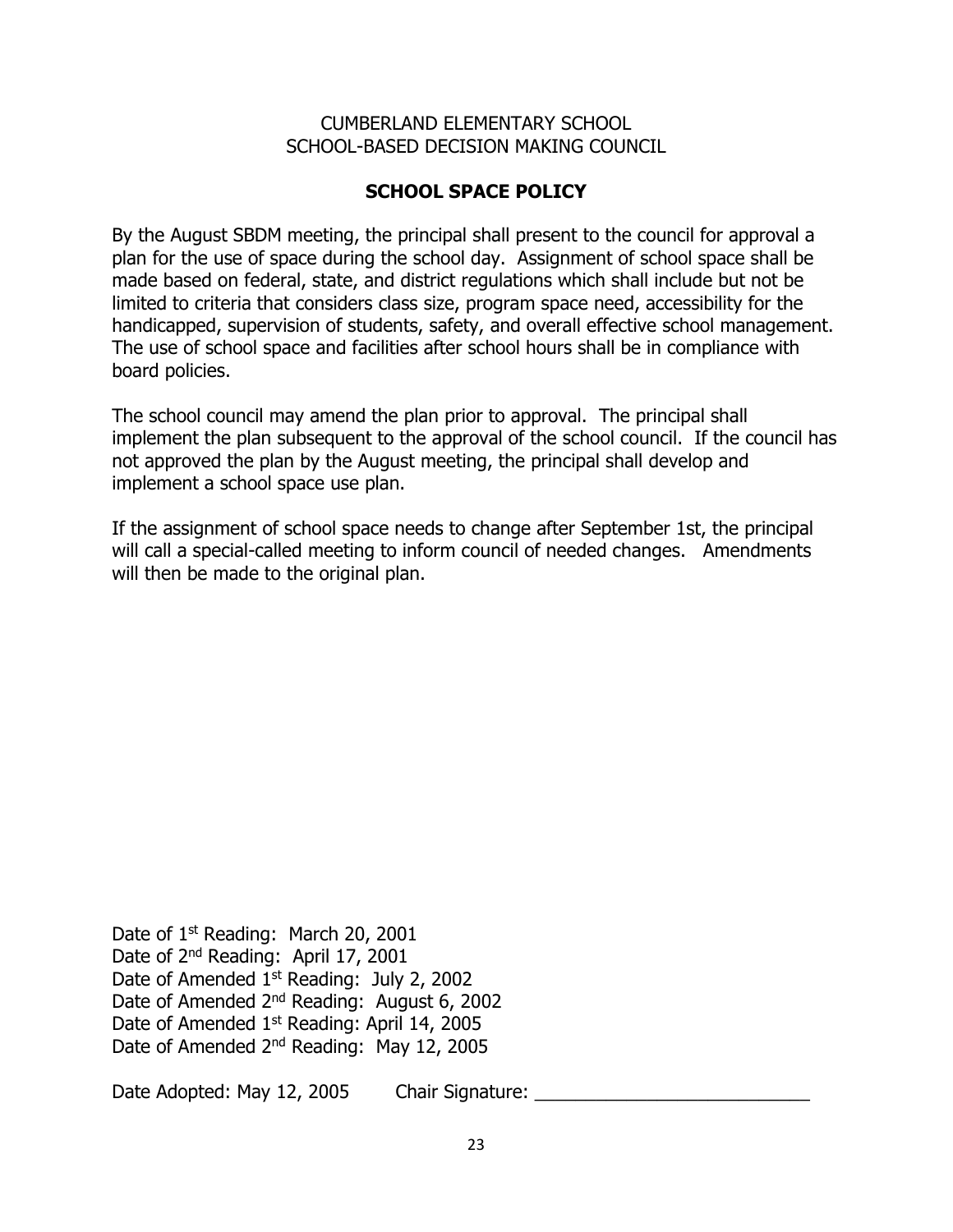#### **SCHOOL SCHEDULE POLICY**

The principal shall develop a proposed school schedule by August and shall present it to the council at the August meeting. If the council does not approve the schedule, it will be sent back to the principal for revision until approved. If the council does not approve a schedule by September 1st, the principal shall develop and implement the schedule.

Date of 1<sup>st</sup> Reading: March 20, 2001 Date of 2nd Reading: April 17, 2001 Date of Amended 1<sup>st</sup> Reading: July 2, 2002 Date of Amended 2<sup>nd</sup> Reading: August 6, 2002 Date of Amended 1<sup>st</sup> Reading: April 14, 2005 Date of Amended 2nd Reading: May 12, 2005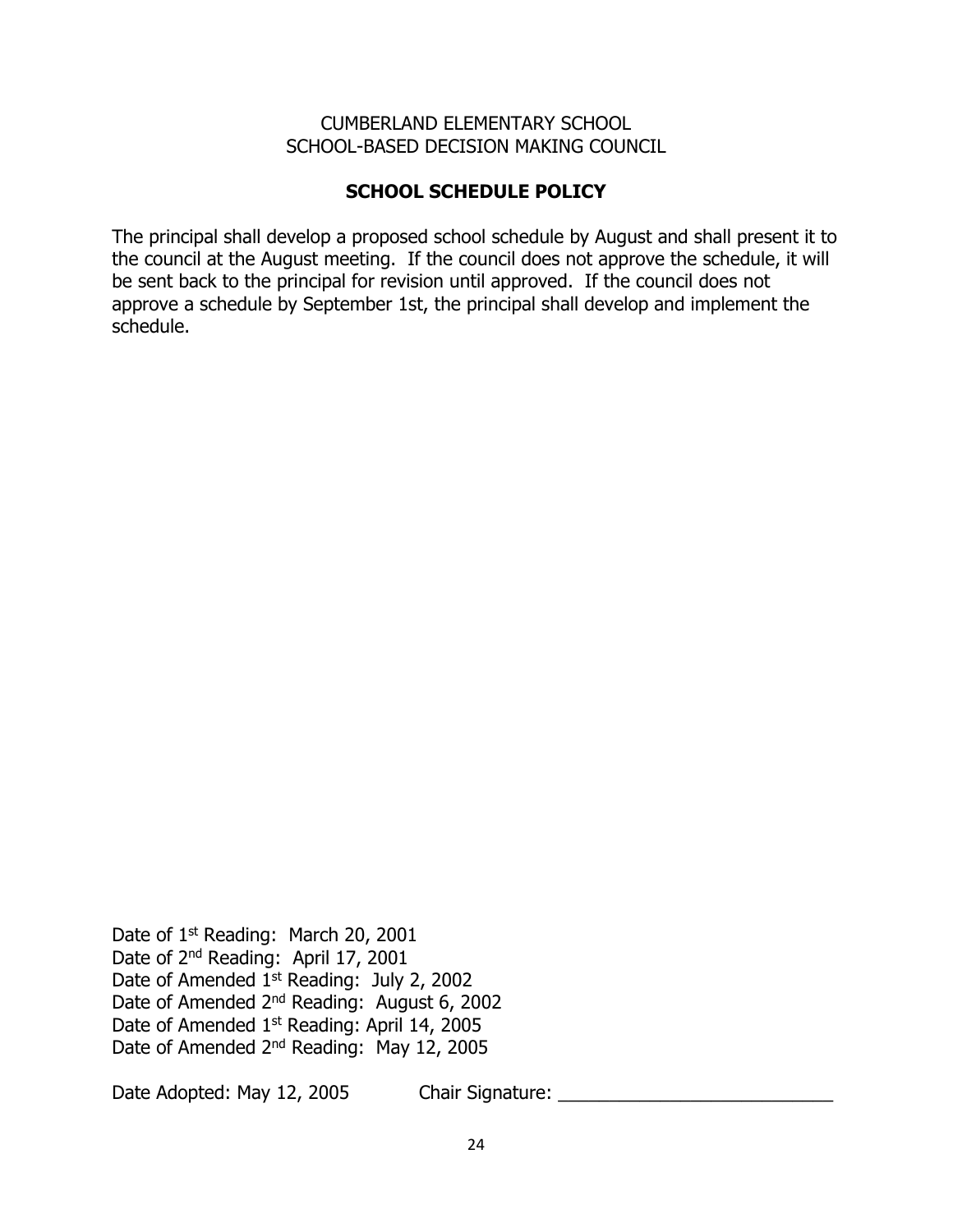# **STUDENT, FAMILY, COMMUNITY SUPPORT PROGRAMS / SERVICES POLICY**

All students have access to a common academic core. Parents/guardians will be welcomed in the school and will be contacted for their assistance for field trips (with appropriate background checks), speakers, etc.

Programs will be developed and implemented that promote contact between teachers and families (e.g. choir, hand bells, sports, etc.).

The school provides programs for families to learn about curricular programs in all subject areas (e.g. open house, Science Fair).

The Extended School Services is designed to support and promote individual student achievement in all subject areas. ESS teachers communicate with classroom teachers regarding student achievement. Staff utilizes ESS instructional time to promote and support student achievement. Students enter and exit ESS as needed.

The Family Resource Youth Service Center will coordinate their programs and activities with the school's schedule. The principal/FRYSC Coordinator will report on the FRYSC activities at Council meeting as needed.

Date of 1<sup>st</sup> Reading: April 14, 2005 Date of 2nd Reading: May 12, 2005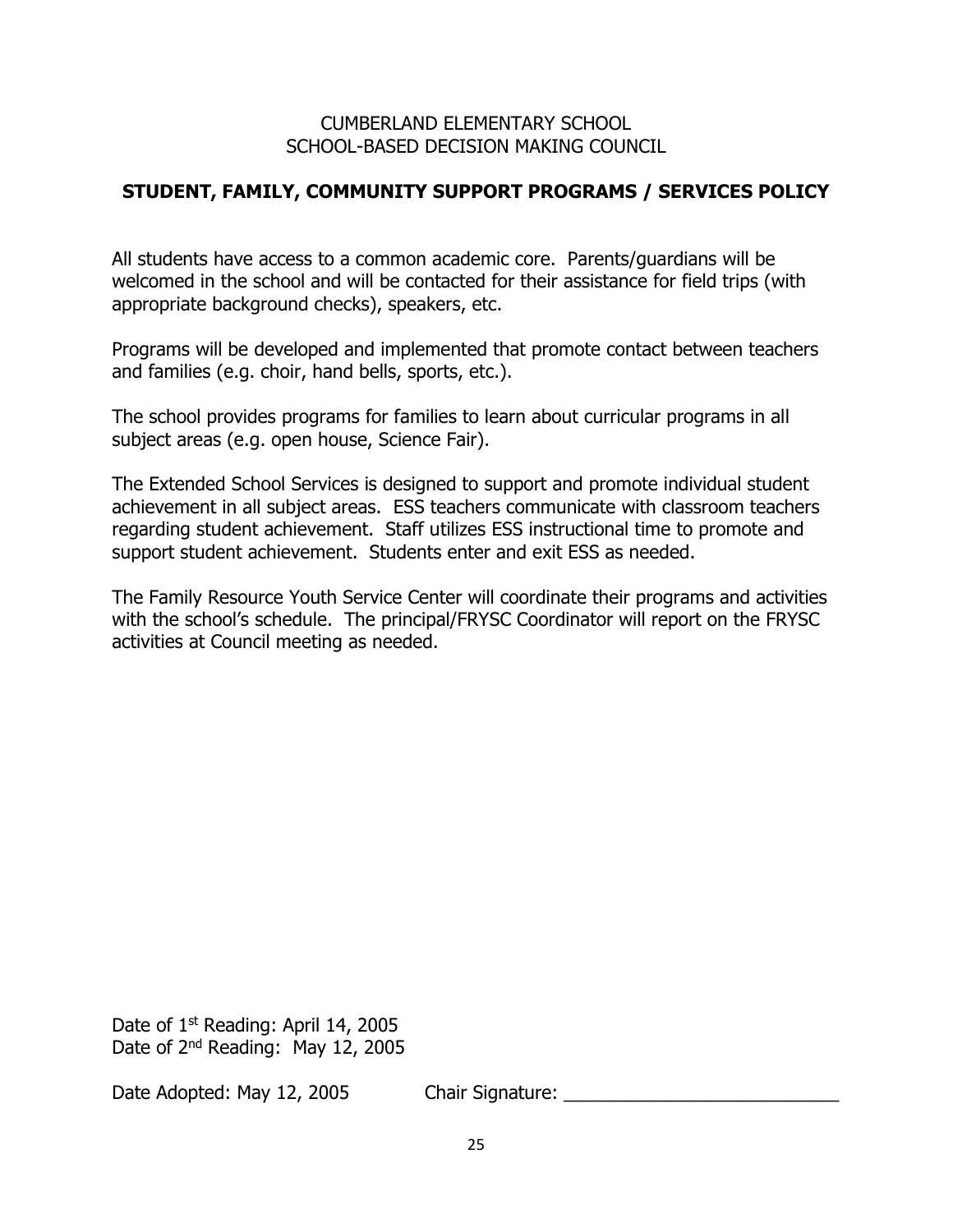# **FIELD TRIP AND EXTRA-CURRICULAR ACTIVITIES POLICY**

By August  $1<sup>st</sup>$  of each year, the principal shall present a list of extra-curricular programs to be implemented in the school for the council's approval.

If any additional extra-curricular programs are to be implemented, the principal shall also present them to the school council before implementation for council approval.

The chief extra-curricular sponsor or initiator shall determine student participation standards consistent with criteria set by the state or national sponsors of the programs, consistent with state/federal statutes and regulations, and local board/school policy.

- The school can develop standards of eligibility equal to or harder than conference/district rules if one exists.
- The standards set by the sponsors and the school is to be in written form, submitted to SBDM for approval, and must be signed by the parent or guardian of each participant. If student does not return the signed form by the set deadline, the student will not be allowed to participate.
- All extra-curricular activities or trips coordinated or conducted by the school must be core content/curriculum related.
- Bus requisitions must be turned in for approval by event sponsor 10 days (in the state) or 30 days (out of state) prior to the trip. Out of state trips must be approved by the Harlan County Board of Education.
- There must be at least one chaperone on trip or at the activity. (One chaperone per ten students is recommended.)
- A teacher or chaperone must remain with the students at all times until released back to the parent or guardian.
- Permission must be granted by parent or guardian before taking students away from the school.
- Permission slips must be turned in to trip sponsor the day before the trip. (Exception: Permission slips can be turned in on the day of the trip when attendance is taken only if the student was absent the day before.)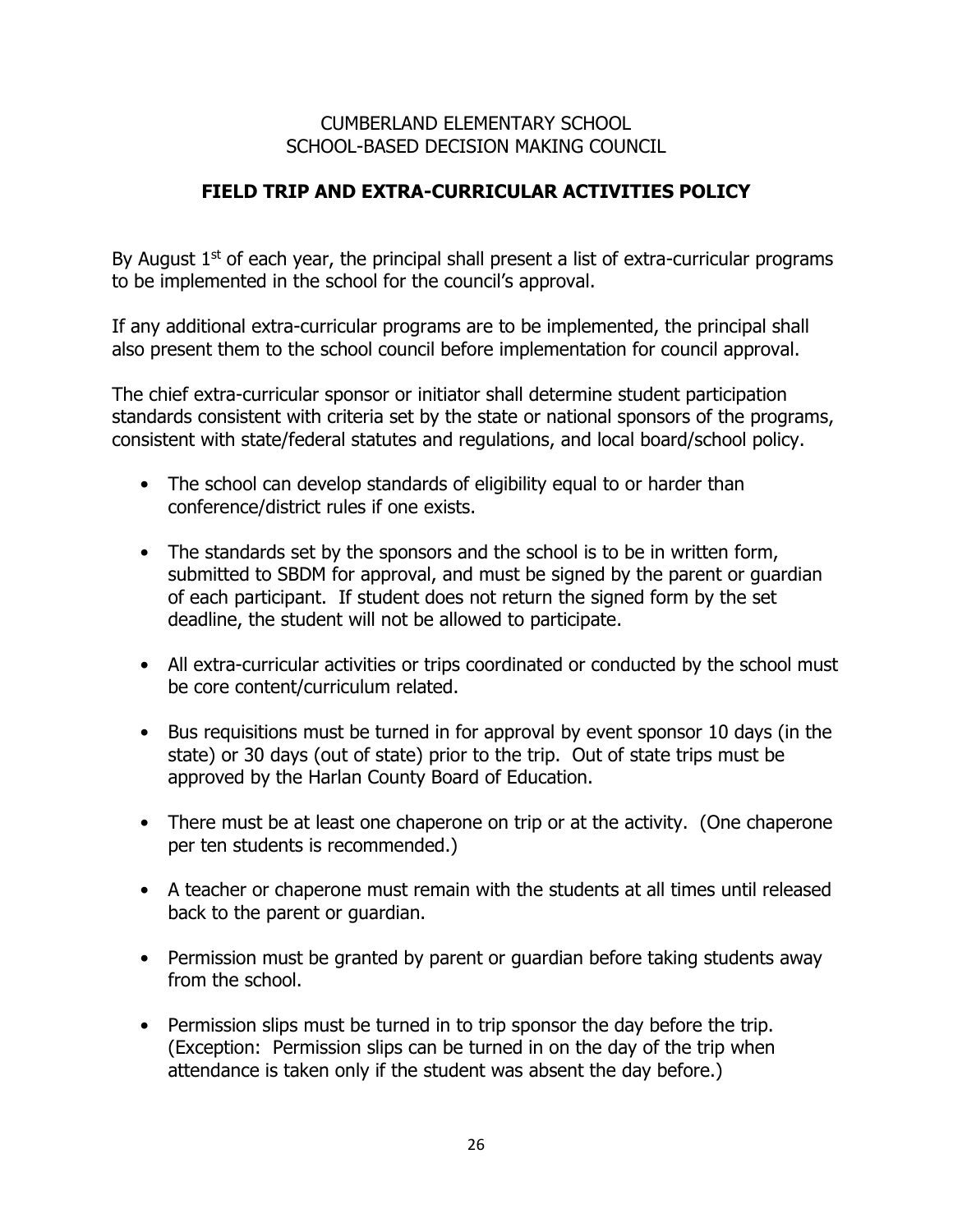In extenuating circumstances, it shall be at the principal's discretion to determine whether the discipline infractions warrant the implementation of the above policy. (Principal will work with other administrators, teachers, and parents to determine reasonable field trip accommodations based on individual student needs.)

Date of 1<sup>st</sup> Reading: March 20, 2001 Date of 2<sup>nd</sup> Reading: April 17, 2001 Date of Amended 1st Reading: July 2, 2002 Date of Amended 2<sup>nd</sup> Reading: August 6, 2002 Date of Amended 1<sup>st</sup> Reading: April 14, 2005 Date of Amended 2nd Reading: May 12, 2005 Date of Amended 1<sup>st</sup> Reading: January 10, 2008 Date of Amended 2nd Reading: February 5, 2008

Date Adopted: February 5, 2008 Chair Signature: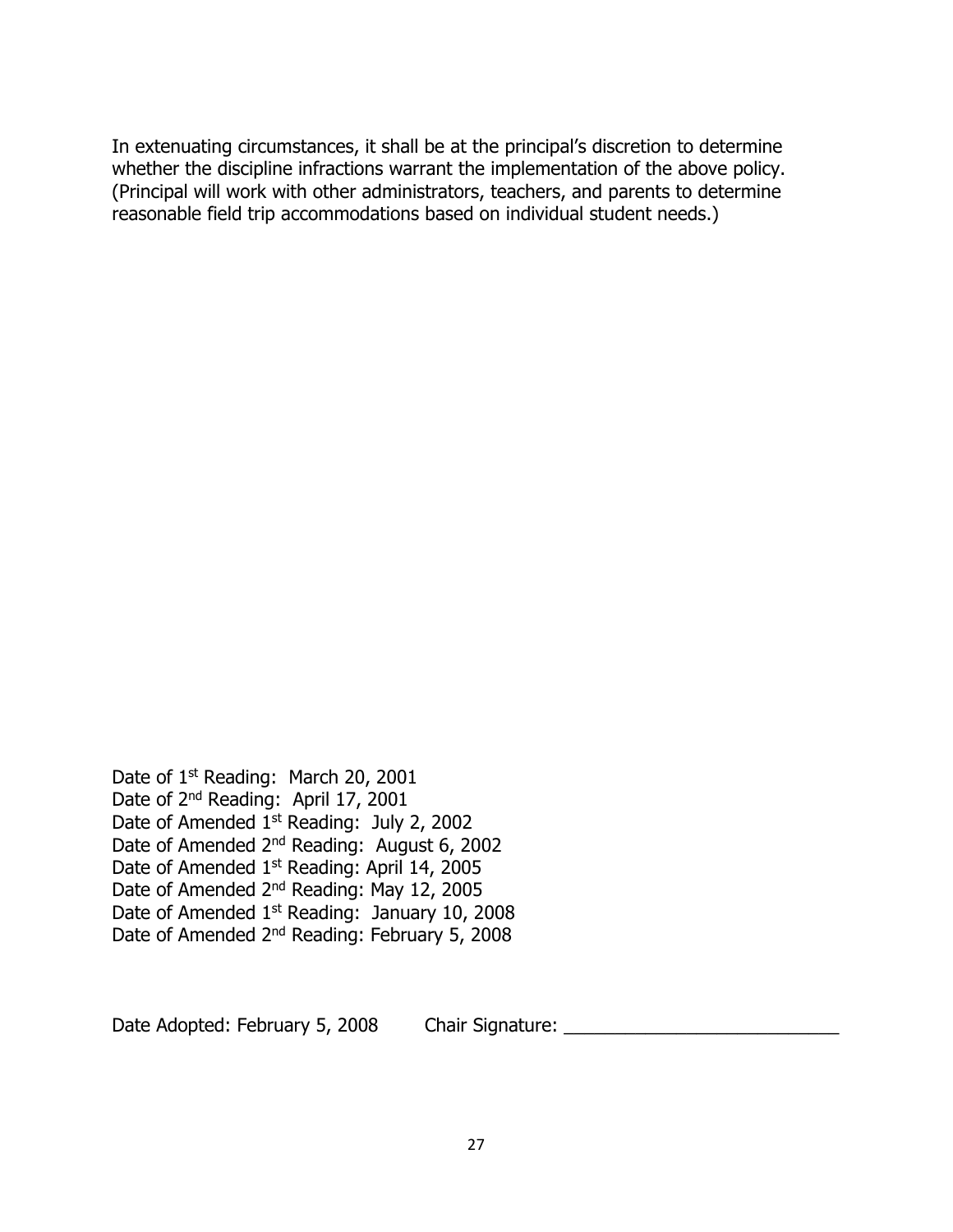# **BACKPACK POLICY**

- Backpacks must be small enough to fit easily in the school lockers.
- Backpacks must be made to carry by hand or on back.
- Bags on wheels will not be allowed because of school safety issues.

Date of 1st Reading: June 19, 2001 Date of 2nd Reading: July 10, 2001 Date of Amended 1st Reading: July 17, 2003 Date of Amended 2nd Reading: July 21, 2003 Date of 2<sup>nd</sup> Amended 1<sup>st</sup> Reading: April 14, 2005 Date of 2<sup>nd</sup> Amended 2<sup>nd</sup> Reading: May 12, 2005

Date Adopted: May 12, 2005 Chair Signature: \_\_\_\_\_\_\_\_\_\_\_\_\_\_\_\_\_\_\_\_\_\_\_\_\_\_\_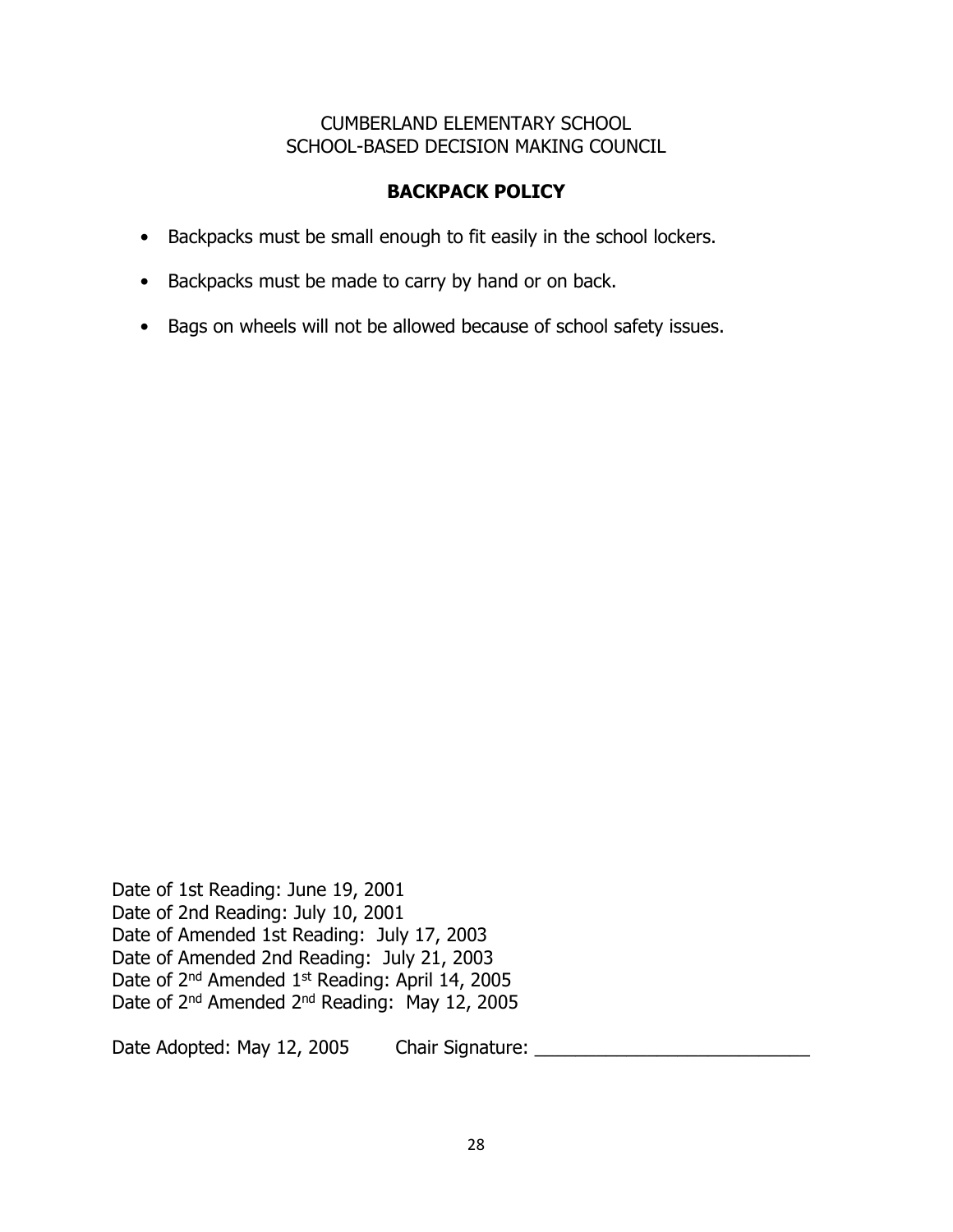# **DRESS CODE POLICY**

The school is the place to strive for academic excellence. The staff at Cumberland Elementary is committed to helping all students reach their academic potential, therefore, students are asked to dress in a manner that reflects a respectful attitude toward learning. This dress code is designed to prevent dress and appearance from distracting in any way from the educational process or pose a health or safety hazard to the student or others.

SPECIFIC GUIDELINES ARE NOT INTENDED TO BE INCLUSIVE AND MAY BE PERIODICALLY REVISED.

#### HEAD GARMENTS:

Students will not wear anything on their head with the exception of barrettes, hairbows, and ponytail holders unless the principal makes an exception. Sunglasses (unless prescribed by a physician) will not be worn.

#### CLOTHING:

All upper garments should cover the upper body and cover cleavage (no exposure of undergarments).

Imprinted clothing that is obscene, conveys a double meaning, promotes drugs or drug paraphernalia, violence, alcohol, tobacco, sexual overtures, overt or illegal activities are not permitted in either written or graphic format.

Pants shall conform to the build and stature of the students, shall be worn at the waist, and shall not extend below the heel of the shoe in length.

Shorts must reach to five inches above the kneecap in length (excludes primary). Skirts must be 4 inches above knee unless worn with leggings. The waistband of all lower garments shall be worn at waist level.

Garments which are not acceptable: lounge pants/pajamas (exception: CES/HCHS flannel pants), see-through, fishnet, low cut tops and bottoms, tights or spandex (as outer garments), torn/holes in the torso/hips and thigh area, and imprint on seat of pants.

\*\*Undergarments or cleavage shall not be visible.

FOOTWEAR: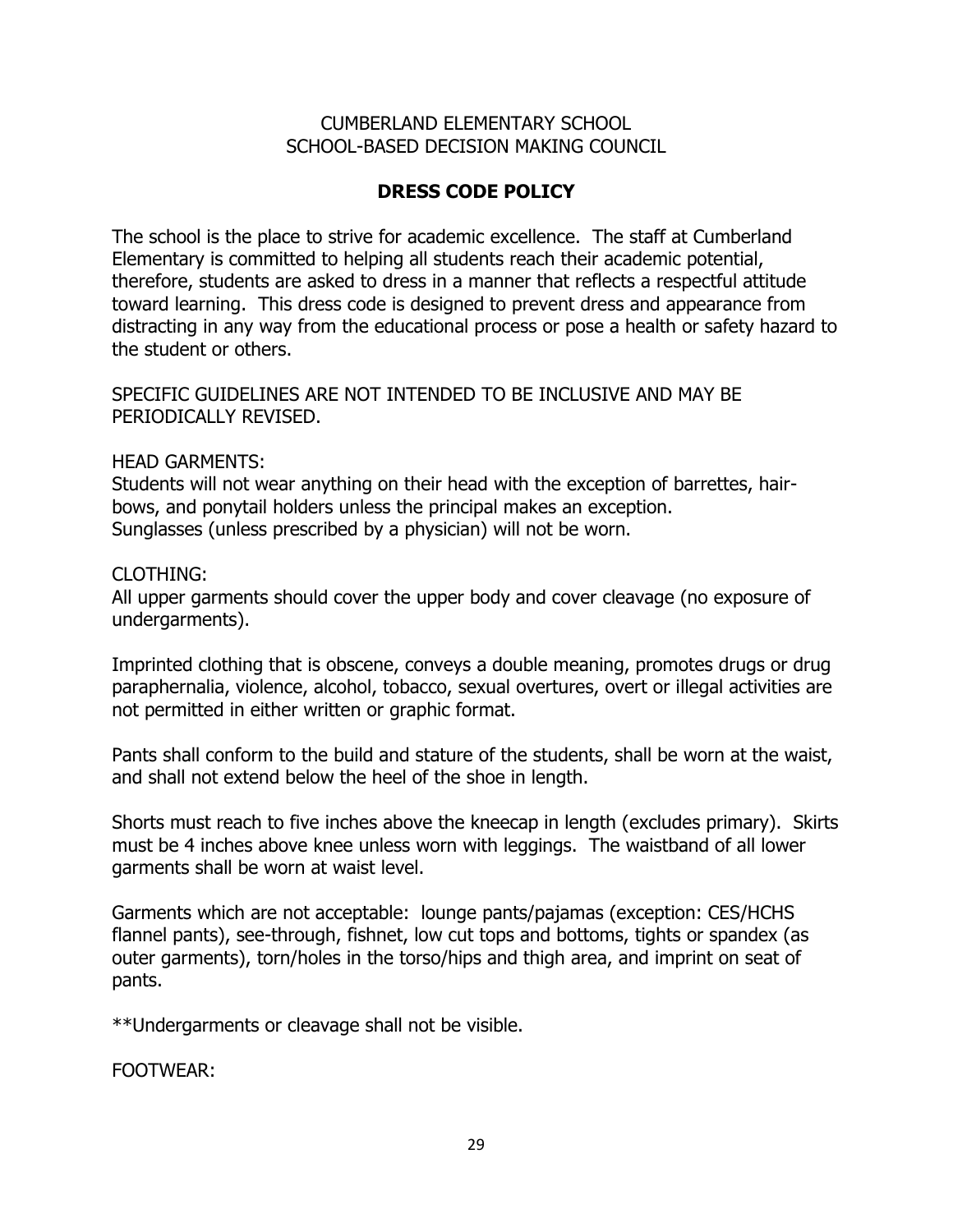Shoes must be worn at all times. Shoes with cleats, high heels above 1 inch, and shoes with wheels (such as heelys, shoe skates) are not allowed due to safety concerns.

#### ACCESSORIES:

Jewelry and accessories shall not convey messages that are: crude, vulgar/profane, violent/death-oriented, gang related, sexually suggestive, or promote alcohol, drugs, or tobacco.

Pierced jewelry shall be limited to the ear. Dog collars, tongue rings, wallet chains, chains that connect one part of a body to another or other jewelry/accessories that pose a concern for the safety of themselves, other students, or are disruptive to the educational process shall be prohibited.

#### DRESS CODE INFRACTIONS:

Students coming to school in clothing that is not within the dress codes will be given the opportunity to call parents to bring an item that is within the dress code or item may be provided by the Family Resource Center if available. After two offenses, the principal will take appropriate disciplinary action.

Date of 1st Reading: June 19, 2001 Date of 2nd Reading: July 10, 2001 Date of Amended 1<sup>st</sup> Reading: April 14, 2005 Date of Amended 2<sup>nd</sup> - 1<sup>st</sup> Reading: May 12, 2005 Date of Amended 2nd Reading: May 25, 2005 Date of Amended 1<sup>st</sup> Reading: January 10, 2008 Date of Amended 2<sup>nd</sup> Reading: February 5, 2008 Date of Amended 1<sup>st</sup> Reading: August 13, 2009 Date of Amended 1<sup>st</sup> Reading: August 26, 2009 Date of Amended 1<sup>st</sup> Reading: August 31, 2009 Date of Amended 1<sup>st</sup> Reading: September 10, 2009 Date of 1<sup>st</sup> Reading: June 26, 2014 Date of 2nd Reading: June 27, 2014

Date Adopted: February 5, 2008 Chair Signature: \_\_\_\_\_\_\_\_\_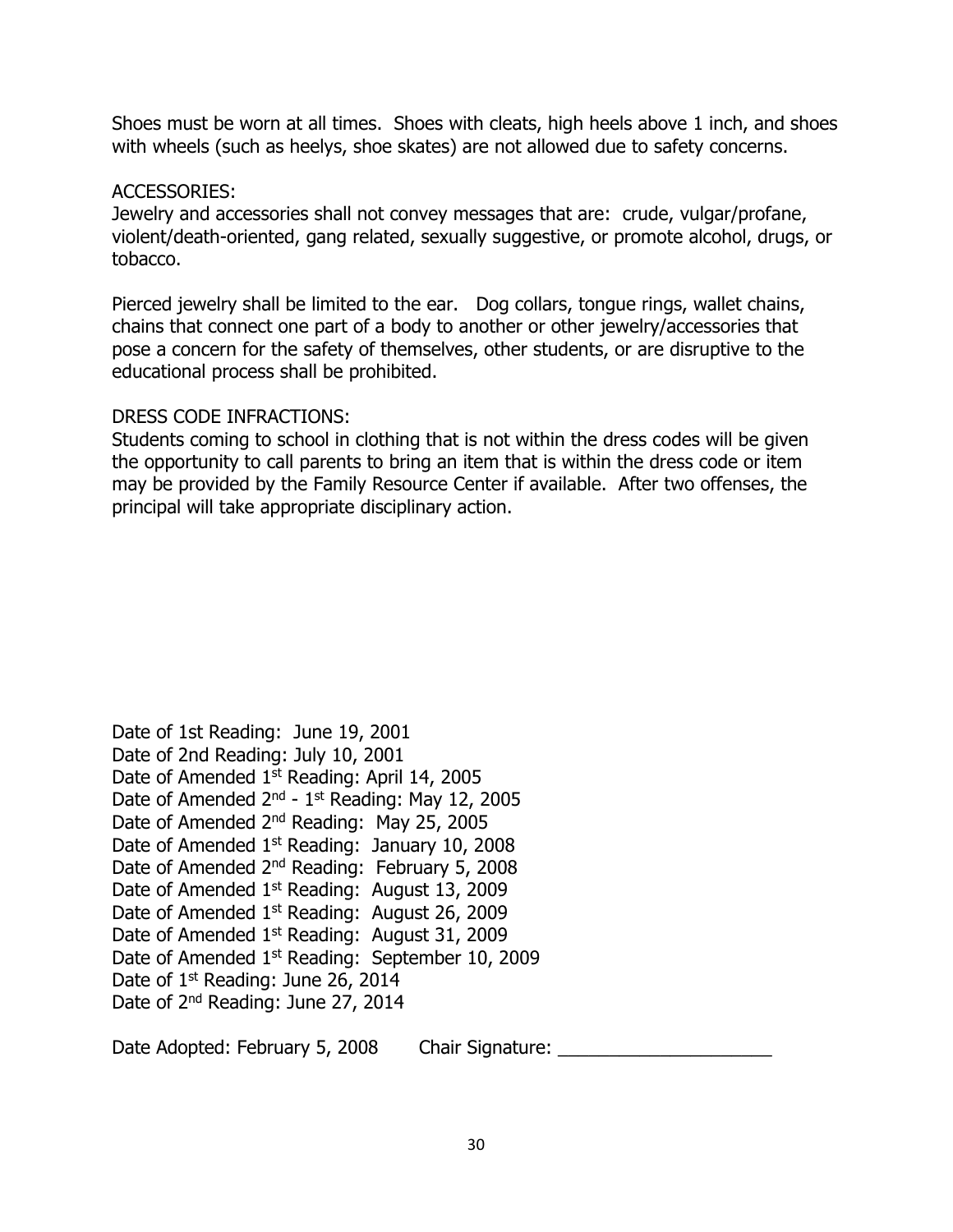# **CONSULTATION POLICY**

The school council shall be consulted prior to the principal's selection of personnel to fill all non-principal school-based vacancies that occur at the school. Consultations shall be documented in the minutes of the meeting.

The principal may conduct a reference check on candidates and report the results of this reference check to the school council at a regular or a special-called meeting of the council. The school council may choose to interview and review applications or they may choose to review the applications and waiver the interview process. The council will follow district time-lines for filling all vacancies.

After consulting with council members, the principal will then make a selection of the qualified applicant to fill the vacancy, and shall report this selection to the superintendent's office. The minutes of the school council for the meeting shall state, "Consultation occurred for the filling of the \_\_\_\_\_\_\_ vacancy."

#### **EMERGENCY PROVISION**

If a quorum of the members of the school council is not available to attend a meeting for the purpose of conducting consultation in the filling of a vacancy, the definition of quorum for the purposes of filling specified vacancy shall be "one or more members of the school council who are present or can be reached by phone for the consultation."

Date of 1<sup>st</sup> Reading: March 20, 2001 Date of 2<sup>nd</sup> Reading April 17, 2001 Date of Amended 1<sup>st</sup> Reading: April 14, 2005 Date of Amended 2nd Reading: May 12, 2005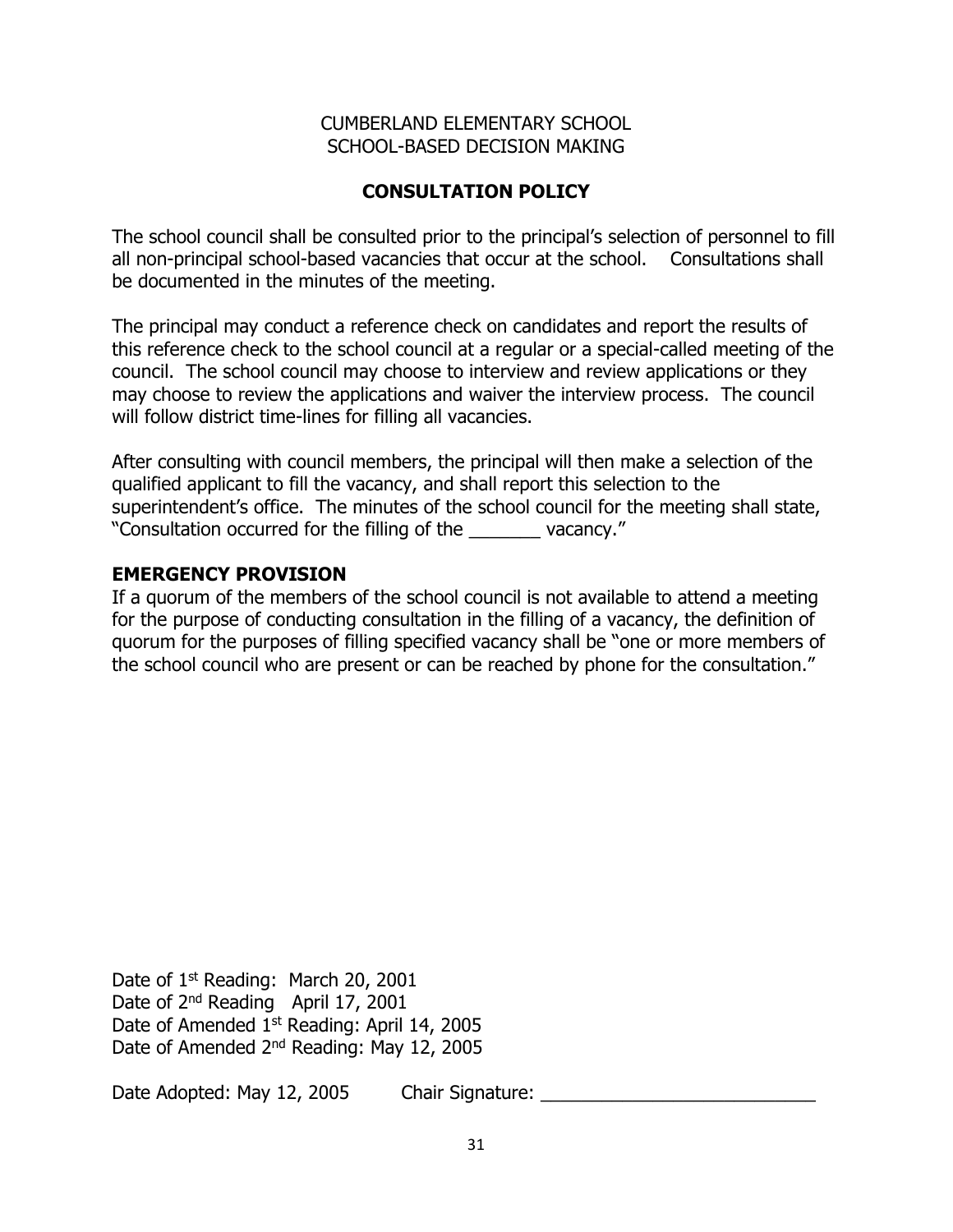### **PRINCIPAL SELECTION POLICY**

#### ACTING ADMINISTRATOR

In the event that the principal's position is vacated prior to the selection of a successor, the Superintendent appoints an interim administrator to serve until the new principal is chosen. If the interim administrator is on the list of candidates sent by the superintendent for consideration by the council, the council appoints from their membership a temporary chairperson to serve during the principal selection process. The interim administrator should not participate in principal selection.

#### CANDIDATE INTERVIEW

The council is responsible for reviewing all written information on each candidate provided by the superintendent. The council is also responsible for conducting interviews of any candidate it selects from the list provided by the superintendent.

#### TIMELINE

The council develops a written plan for selecting a principal and disseminates the plan to teachers and leaders of the PTA. The plan includes selection criteria and a planned timeline.

#### **SELECTION**

The council selects a principal from the list of candidates. Candidate selection is communicated in writing to the superintendent.

Date of 1<sup>st</sup> Reading: Date of 2<sup>nd</sup> Reading: Date of Amended 1<sup>st</sup> Reading: April 14, 2005 Date of Amended 2<sup>nd</sup> Reading: May 12, 2005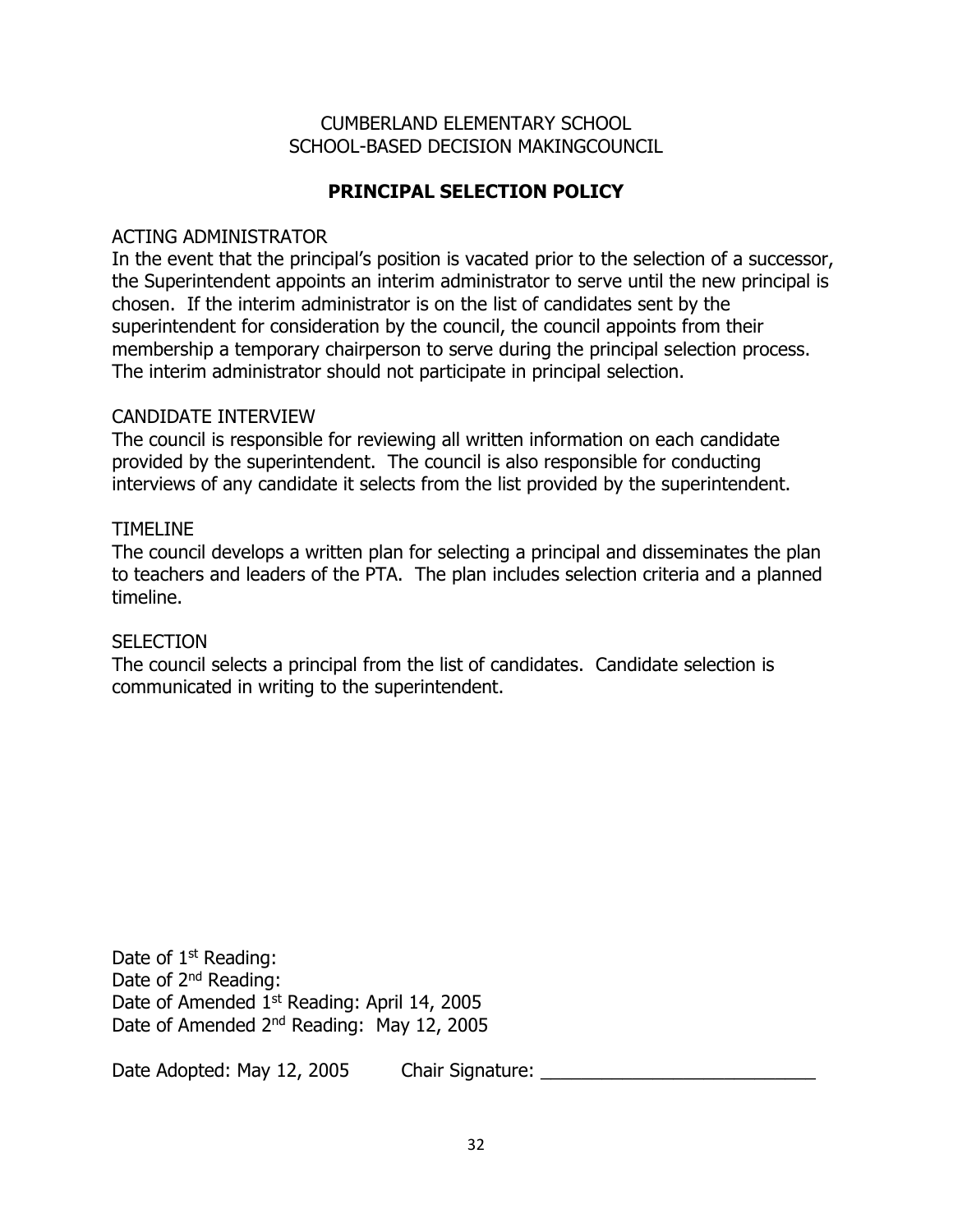# **WELLNESS POLICY**

In compliance with KRS 160.345 (11) the following policy will be implemented.

All students in grades K-8<sup>th</sup> grade will participate in moderate to vigorous physical activities, as follows:

- All K-8<sup>th</sup> grade students will participate in a physical education class at least one time per week.
- Each student in grades  $K$ -5<sup>th</sup> shall engage in at least 15 minutes of planned moderate to vigorous physical activity each day (on days that physical education class is not offered and weather permits). With input from teachers and the rest of the staff, the principal shall work out how this activity will be handled. The arrangement must fit within the limits of our building and staffing and be compatible with our school improvement plan.
- All 6-8<sup>th</sup> grade students will have the opportunity to participate in 15 minutes of outside physical activities, if weather permits.
- Teachers shall make all reasonable efforts to avoid periods of more than forty minutes when students are physically inactive. When possible, physical activity should be integrated into learning activities. When that is not possible, students should be given periodic breaks during which they are encouraged to stand and be moderately active.
- Students shall not be deprived of **all** physical activity as a consequence for behavior or academic performance.
- Appropriate accommodations shall be made for students with special needs, as required by law and sound professional judgment.

CES shall assess student's level of physical activity at least once a year. The assessment will be developed by the physical education teacher and approved by council. Documentation that assessment has been completed will be provided to the principal and sent home with the student.

CES shall encourage healthy choices among students using the following methods: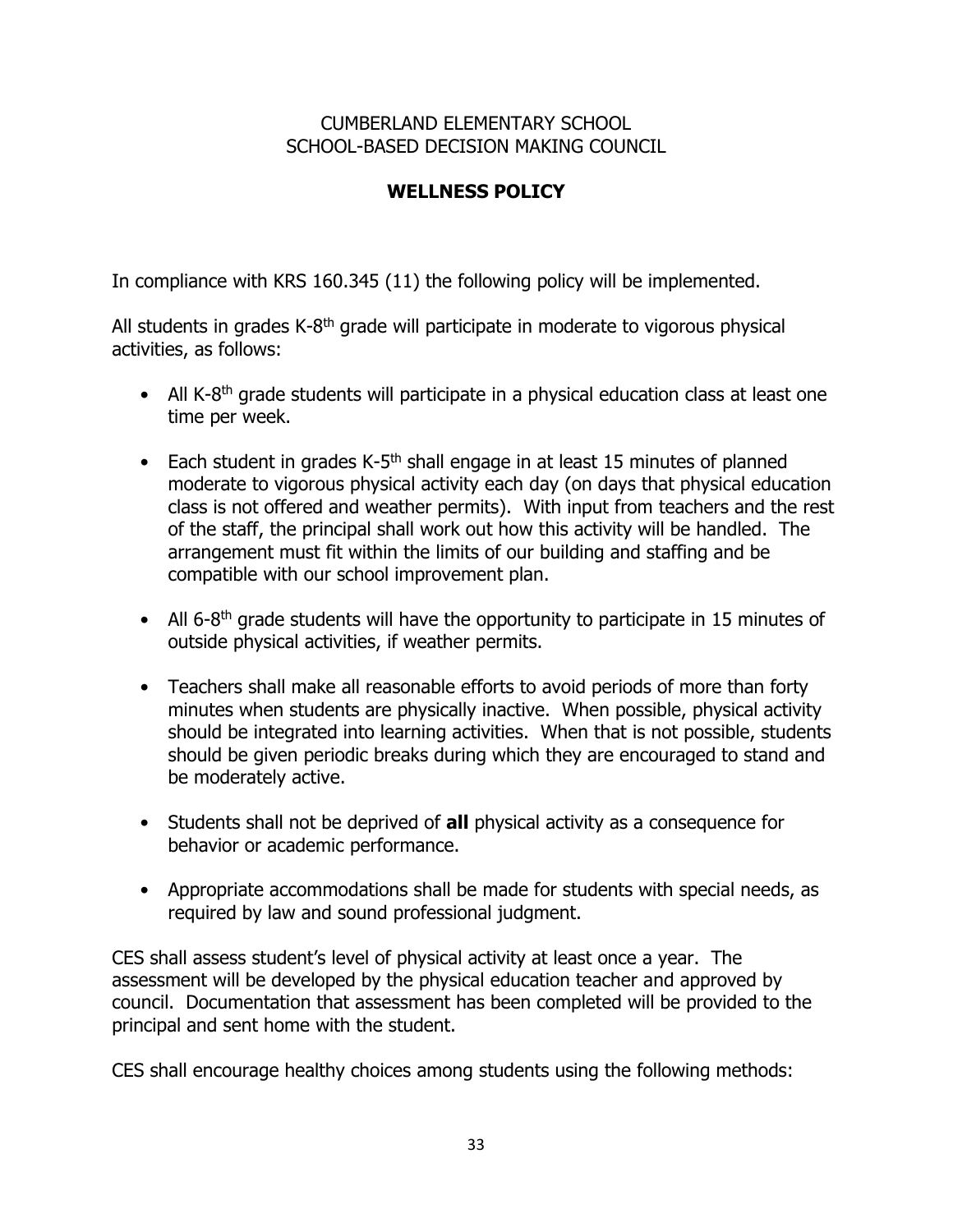- CES implements the nutritional standards required by federal and state laws and regulations. Those rules apply to our food program and to other food and beverages available during the school day.
- CES Practical Living curriculum shall address the full core content, including health, consumerism, and physical education.
- The rest of CES curriculum shall reflect an integrated concern for wellness, including connections to Science, Social Studies, and other subjects.

Date of 1<sup>st</sup> Reading: January 12, 2006 Date of 2nd Reading: March 22, 2006 Date of Amended 1<sup>st</sup> Reading: January 10, 2008 Date of Amended 2nd Reading: February 5, 2008

Date Adopted: February 5, 2008 Chair Signature: Chair Signature: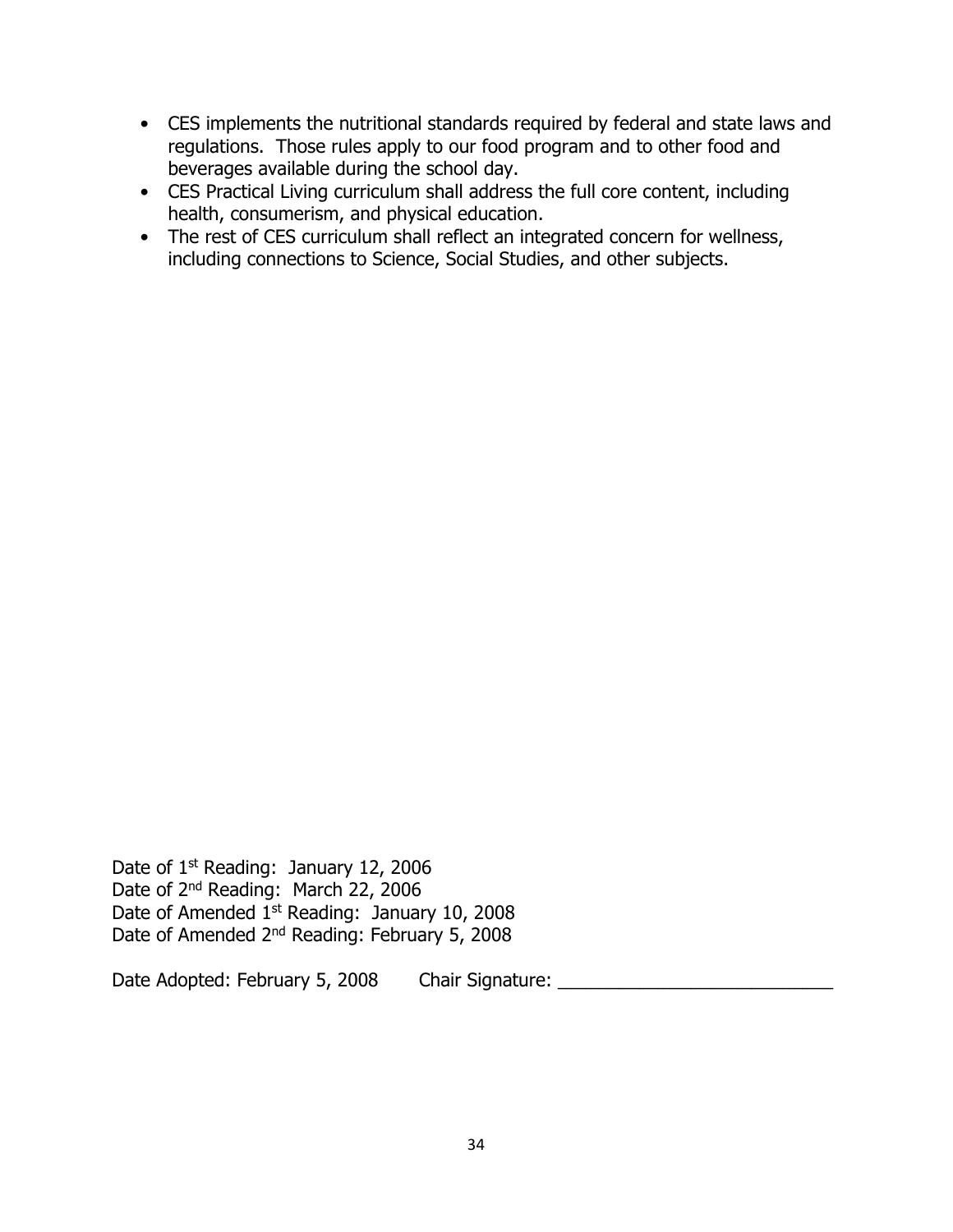# **TARDY POLICY**

#### **Students who arrive at school after 7:45 AM are considered tardy and must be signed in by a parent/guardian.**

When a student accumulates **3 unexcused tardies**, then **he/she will have to attend After School Detention Hall** on the day of the 3<sup>rd</sup> tardy. The parent/guardian will be notified by phone on the day the student is to attend for that afternoon. If unable to reach someone, a note will be sent home informing the parent/guardian, and the student will be required to attend After School Detention Hall the next day**. After School Detention Hall will be held Monday through Friday.**

After School Detention Hall will be held in the Library at Cumberland Elementary School and will be supervised by a school staff member. Students will not be allowed to check out early during this time, or they will accumulate another tardy for the day. Rules will be enforced while the students are in after school detention hall.

**After School Detention Hall will begin at 2:45 PM and end at 3:45 PM**. If a student comes to After School Detention Hall and does not abide by the rules, or refuses to do the work (not homework) that is assigned to them, then they will be given another day of After School Detention Hall. If the student fails to serve his/her time in After School Detention Hall, then other action can and will be taken by the administration**. It will be the responsibility of the parent/guardian to pick up the student at the end of the 60 minute period.** 

If the student is not picked up or we are unable to reach someone for transportation, we will have no choice but to contact Social Services.

Date of 1<sup>st</sup> Reading: March 27, 2007 Date of 2nd Reading: March 28, 2007 Date Absolved: May 9, 2007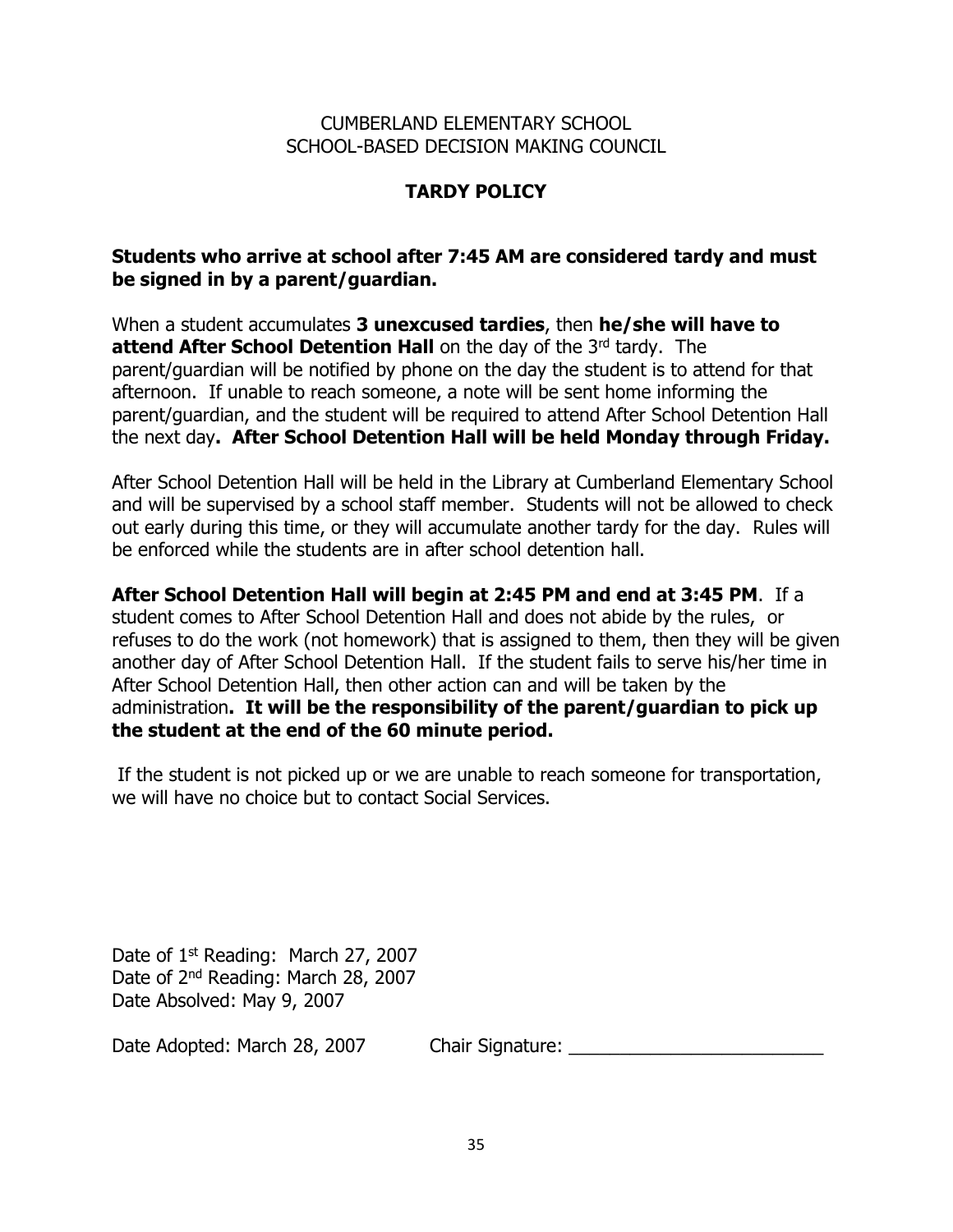### **TEXTBOOKS AND EDUCATIONAL MATERIALS POLICY**

All K-8 students will be provided curriculum textbooks, workbooks, lab equipment, manipulatives, and educational materials necessary for instruction and assessment. All educational materials paid for and issued by the school are the responsibility of the student. Any of these materials that are lost, damaged, or destroyed is the financial responsibility of the parent or guardian.

This same policy applies to library books, literacy materials, and band instruments supplied by CES.

Consequences:

Students will not be allowed to participate in any extra-curricular trips or events away from the school until any money owed is paid. Students cannot check out any library materials until debt is paid. Teachers requiring A.R. must establish classroom library in order to accommodate students with outstanding debt with school library. Academic accountability can't suffer because of student's inability to pay.

Date of 1<sup>st</sup> Reading: January 10, 2008 Date of 2<sup>nd</sup> Reading: February 5, 2008 Date of 1<sup>st</sup> Reading: June 26, 2014 Date of 2nd Reading: June 27, 2014

Date Adopted: February 5, 2008 Chair Signature: \_\_\_\_\_\_\_\_\_\_\_\_\_\_\_\_\_\_\_\_\_\_\_\_\_\_\_\_\_\_\_\_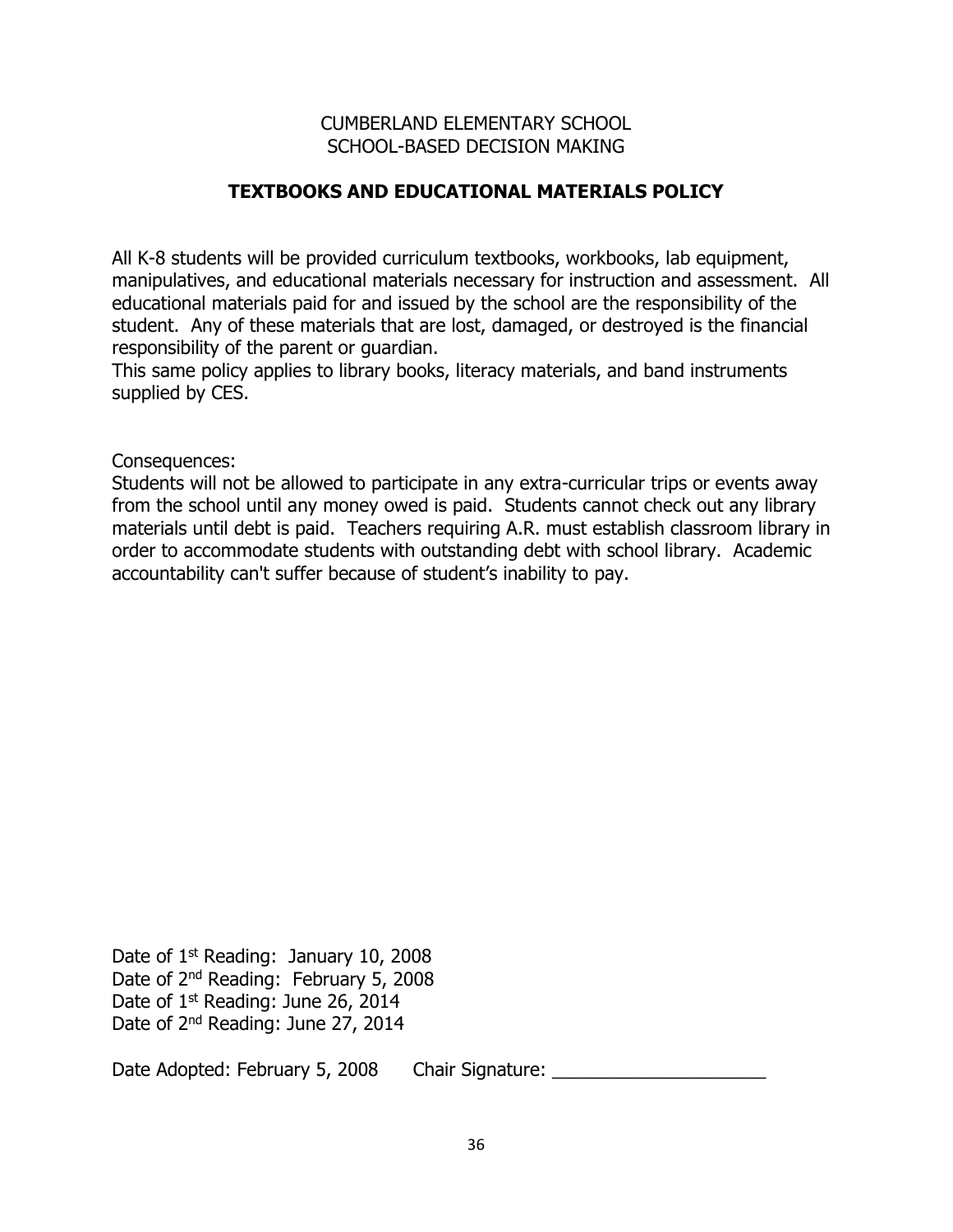# **ARTS & HUMANITIES POLICY**

The Arts & Humanities Curriculum at CES is taught/assessed using Kentucky's Core Content, Program of Studies, Performance Level Descriptors, and Standards set by Harlan County School district.

K-8 students are provided exposure to the curriculum through educational instruction, assessment, and programs sponsored by FRYSC.

Students are given opportunities to attend festivities and events which showcase the arts, drama presented, and performed by local artisans.

All students 5-8 are eligible to participate in the band program.

Technology is available in all classrooms for art research and student interaction.

Arts & Humanities will be integrated in grades K-8. It will be subject specified in grades 3-8 in order to assure a rigorous arts curriculum in music, dance, drama, and visual arts. Curriculum Guides will assure vertical and horizontal alignment.

Arts & Humanities will be integrated with Social Studies grades K-8 according to the KDE Art & Humanities Social Studies Cross-Reference Chart.

CES will follow best practice procedure for Arts & Humanities to Zemelman's Best Practice, 2<sup>nd</sup> edition. Their use will be monitored using Best Practice checklists.

Each grade level will be offered the opportunity to attend one Arts Education field trip per year.

Date of 1<sup>st</sup> Reading: January 10, 2008 Date of amended 1<sup>st</sup> Reading: February 5, 2008 Date of amended 2<sup>nd</sup> Reading: May 5, 2008

Date Adopted: \_\_\_\_\_\_\_\_ Chair Signature: \_\_\_\_\_\_\_\_\_\_\_\_\_\_\_\_\_\_\_\_\_\_\_\_\_\_\_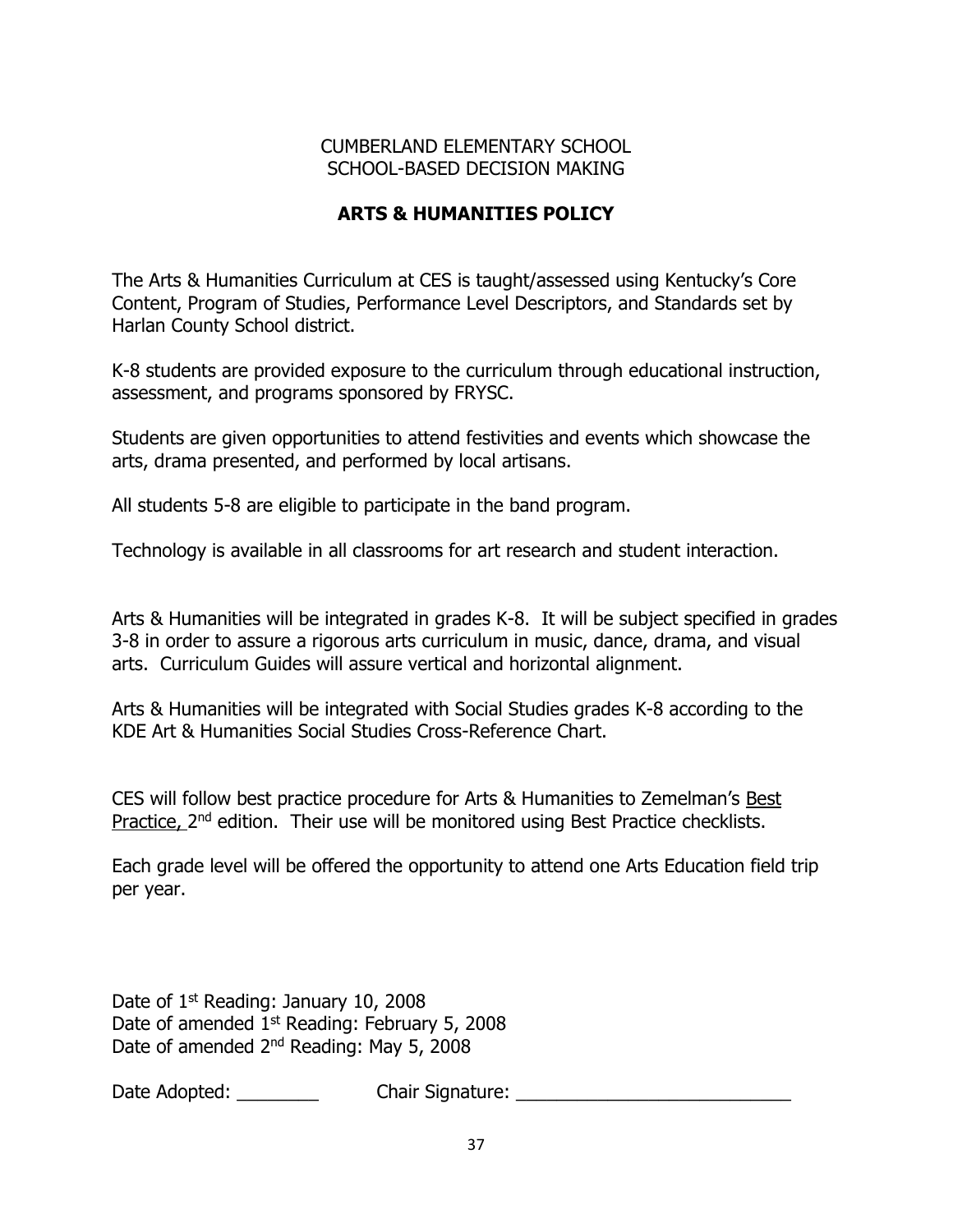# **ATHLETIC POLICY**

All students will be given the opportunity to participate in athletic activities in grade 4-8 at Cumberland Elementary School.

No student shall be left unattended at any time. Coaches / assistants must remain with students until all are released to parent / guardian or approved person.

Determination of eligibility for a sport is dependent on academic performance and record of behavior.

# **Academic Criteria**

- Fall sports shall use the last nine weeks grades from the previous school year.
- Winter sports shall use the second nine weeks grades from the current school year.
- Spring sports shall use the second nine weeks grades from the current school year.

# **Behavior**

Any student that exhibits negative behaviors that warrant removal from the educational setting will be ineligible for one game. If the negative behaviors continue then the student may be removed from the team.

Students involved in school sponsored competitive sports will adhere to all Harlan County Athletic Policies/Guidelines and CES policies.

Students will be declared ineligible for try-outs or participation in any other sport until uniforms or equipment are returned or paid for.

# **Practices**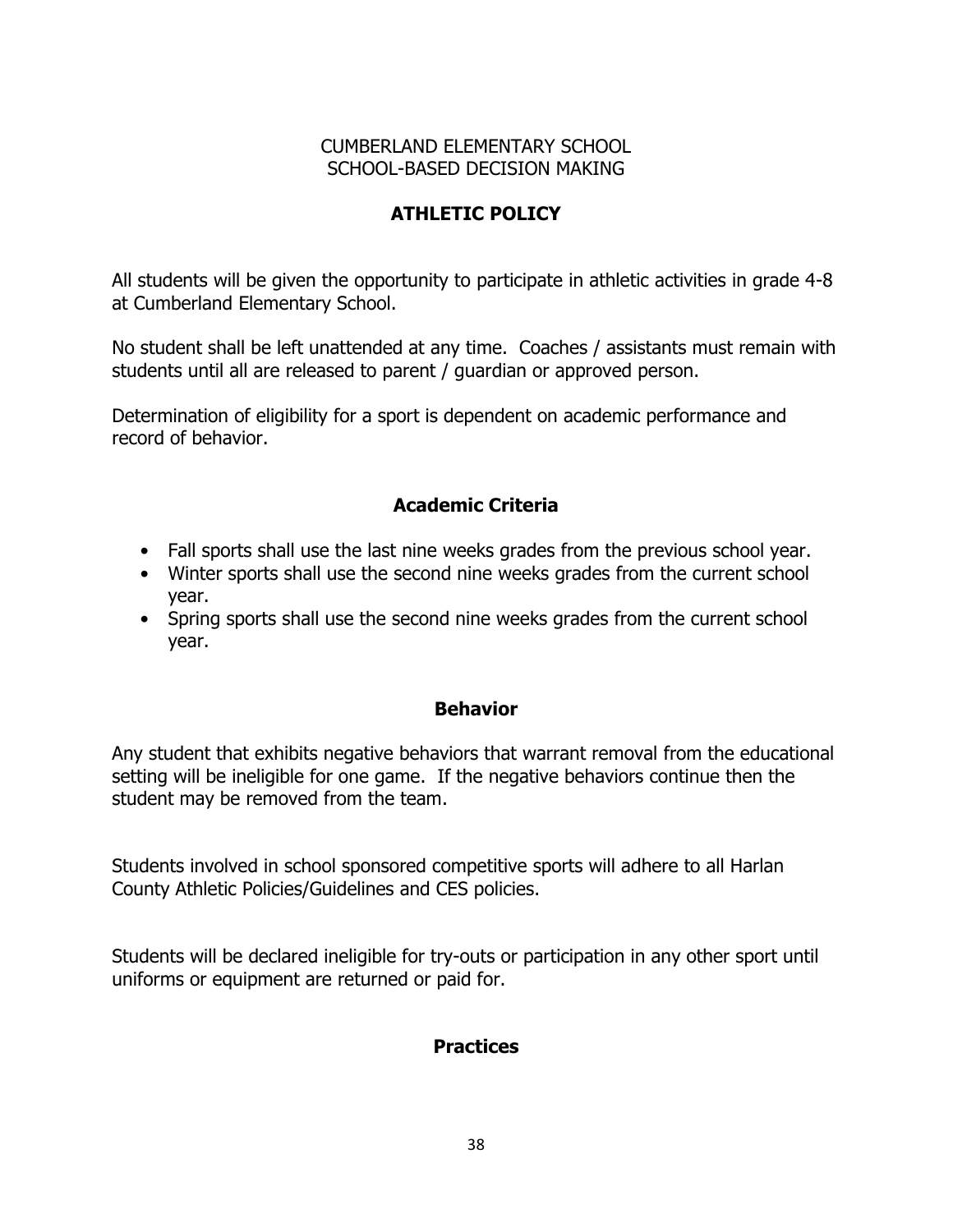All sports practices / tryouts will be open or closed at the discretion of each coach. Parents / guardians attending open practices must remain at practice site with no interference in practice.

#### **Coach / Volunteer Accountability**

Selection / Participation of coaches, sponsors, and volunteers must adhere to District Guidelines & Policies and meet the approval of SBDM Council.

Date of 1<sup>st</sup> Reading: January 10, 2008 Date tabled: February 5, 2008 Date of 1<sup>st</sup> Reading: July 26, 2010 Date tabled: July 29, 2010 Date of 1<sup>st</sup> Reading: June 26, 2014 Date of 2nd Reading: June 27, 2014

Date Adopted: \_\_\_\_\_\_\_\_\_\_\_\_\_\_ Chair Signature: \_\_\_\_\_\_\_\_\_\_\_\_\_\_\_\_\_\_\_\_\_\_\_\_\_\_\_\_\_\_\_\_\_\_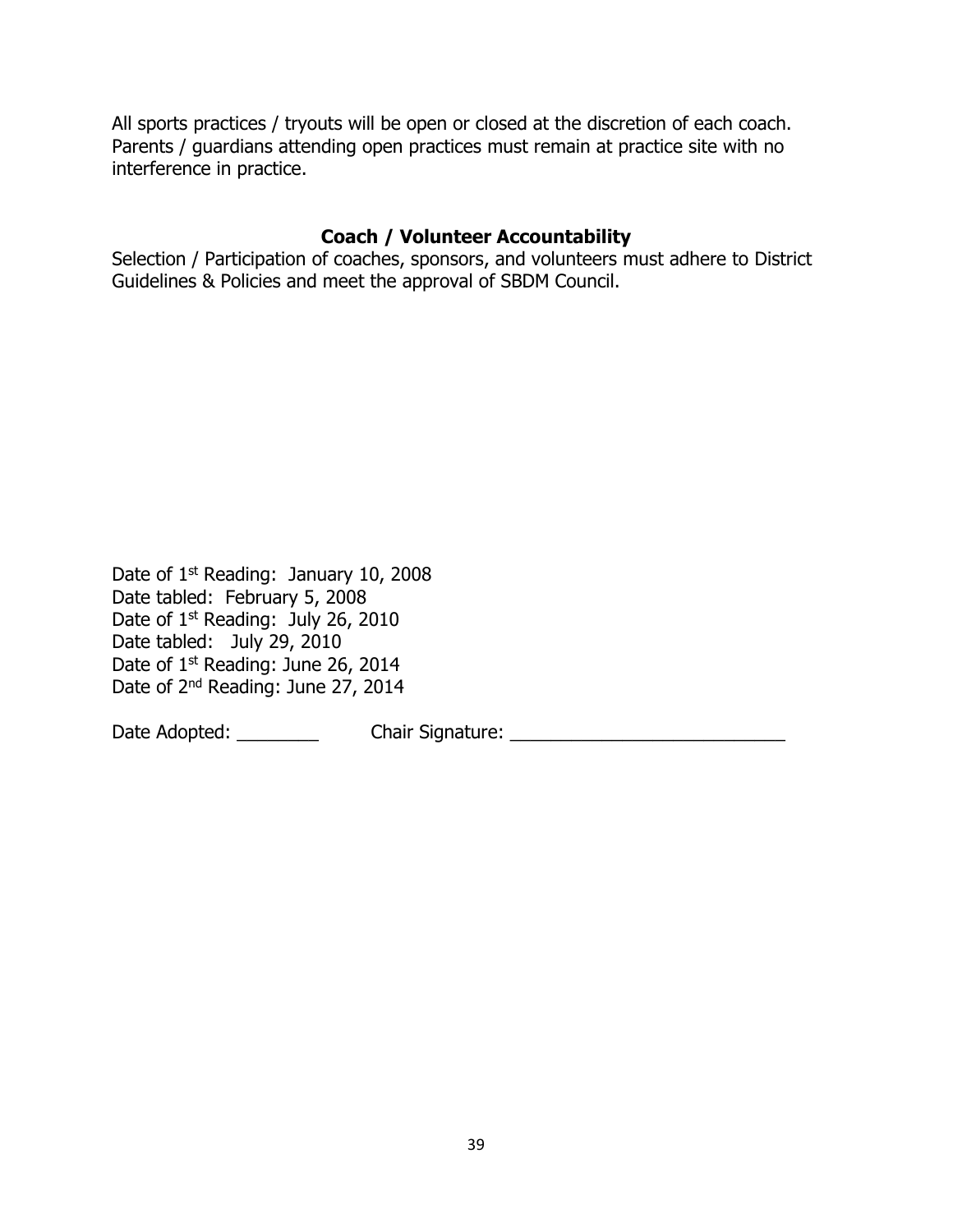### **SBDM TEACHER ELECTION POLICY**

Nominations and election of teacher representatives for the new SBDM Council will be conducted in the month of May.

A certified staff member will be designated by the faculty to organize and conduct the election. Nominations will be accepted by the designee for three school days. Names of nominees will be posted at the entrance of the school by 3:00 pm of the third day and remain posted until the election is conducted.

The election process will be done by secret ballot. Votes will be counted by 2 faculty designees chosen by the majority of the faculty. Absentee ballots will be counted in the first round of voting only.

A council representative must obtain the majority vote of the certified staff to serve.

If after two rounds of voting, all representatives are not elected, the nominee with the lowest amount of votes will be dropped from the ballot. (If there are more names than vacancies.)

If after three rounds of voting and all three representatives have not been elected, the voting process will cease and be continued at a later date.

Date of 1<sup>st</sup> Reading: January 10, 2008 Date of 2<sup>nd</sup> Reading: February 5, 2008

Date Adopted: February 5, 2008 Chair Signature: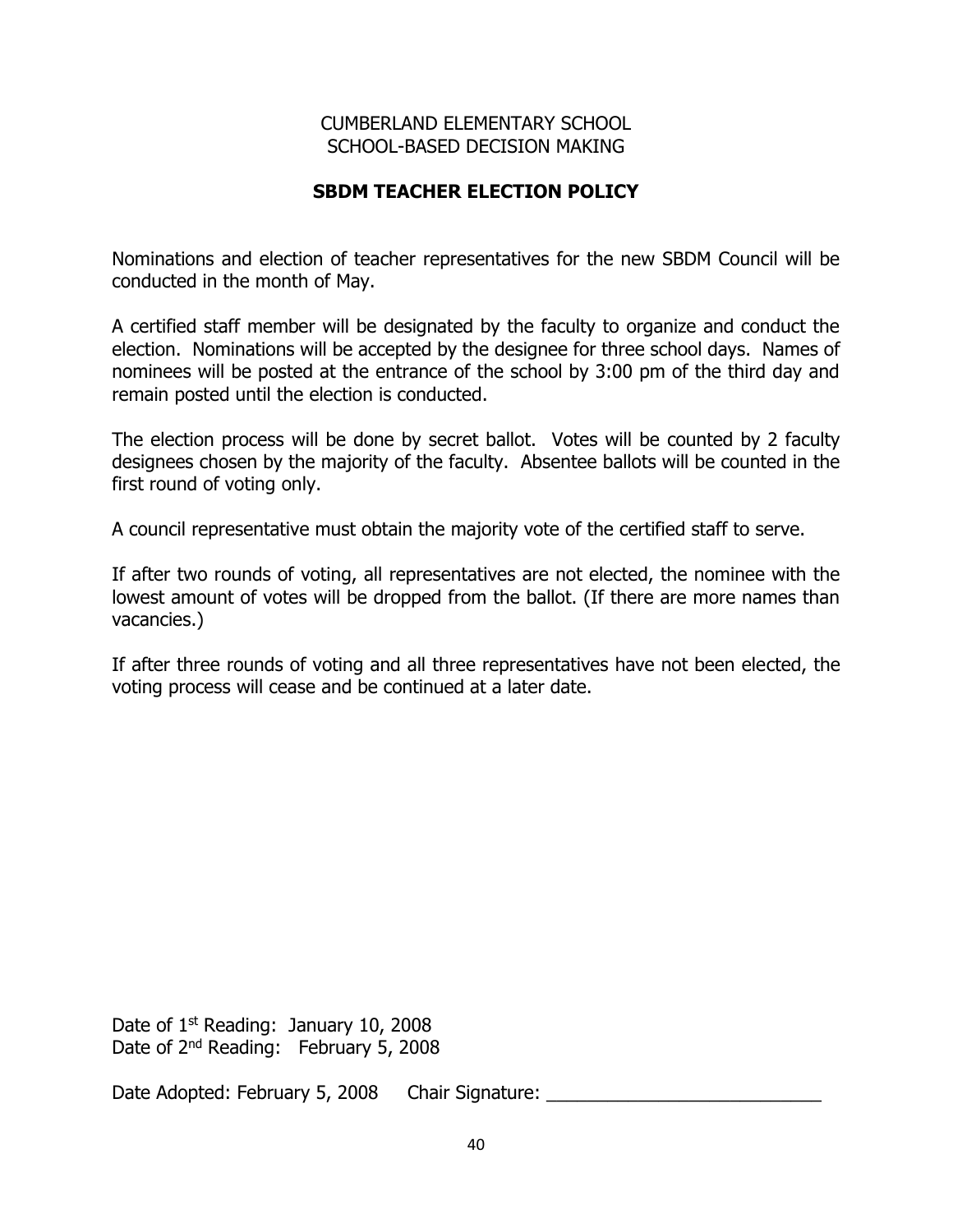# **VISITORS POLICY**

Education is the top priority at CES and we highly value our instructional time. Class interruptions will be kept at a minimum. Therefore, visitation by any person during school hours should be approved and scheduled by the instructor. (This includes loitering by school personnel.)

We highly recommend that school visits should occur after instructional time.

- All visitors must report to the office and be given a pass to enter the building.
- Any visitors without a pass will be stopped by any school employee and sent back to the office for a pass.
- Visitors may not visit a teacher's classroom without the teacher's approval.
- Students from other schools may not visit or shadow in classrooms unless sponsored by the school.
- Students of CES employees may not visit classrooms during instructional time. They must report to assigned classes on time and remain in class until designated release time.
- Visitors on tours of the building must be accompanied by a counselor, administrator, or administrator's designee.

Date of 1<sup>st</sup> Reading: January 10, 2008 Date of 2<sup>nd</sup> Reading: February 5, 2008 Date of Amended 1<sup>st</sup> Reading: June 26, 2014 Date of Amended 2nd Reading: June 27, 2014

Date Adopted: February 5, 2008 Chair Signature: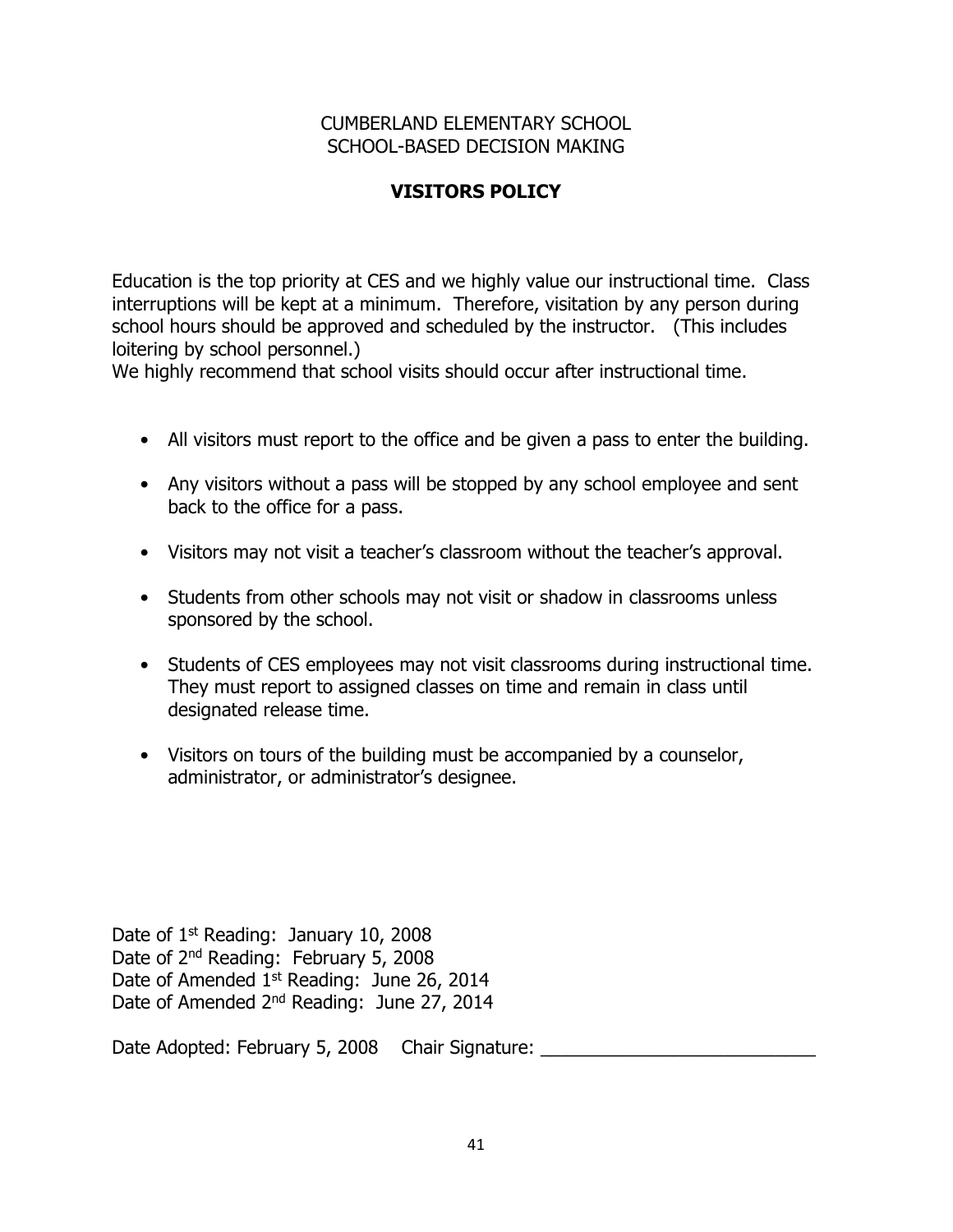# **STUDENT CHECK OUT POLICY**

Upon approval of the Cumberland Elementary School SBDM Council, no student will be allowed to check out of school past 2:00 P.M. Student check out later than 2:00 P.M. causes an additional parking and safety hazard in the front parking area of the Elementary School, and interrupts the final class of the day. Check out will only be allowed in the event of an extreme emergency. Parents will be required to pick up their child before 2:00 P.M. if they have a later appointment.

Date of 1<sup>st</sup> Reading: December 10, 2009 Date of 2<sup>nd</sup> Reading: January 21, 2010

Date Adopted: January 21, 2010 Chair Signature: \_\_\_\_\_\_\_\_\_\_\_\_\_\_\_\_\_\_\_\_\_\_\_\_\_\_\_\_\_\_\_\_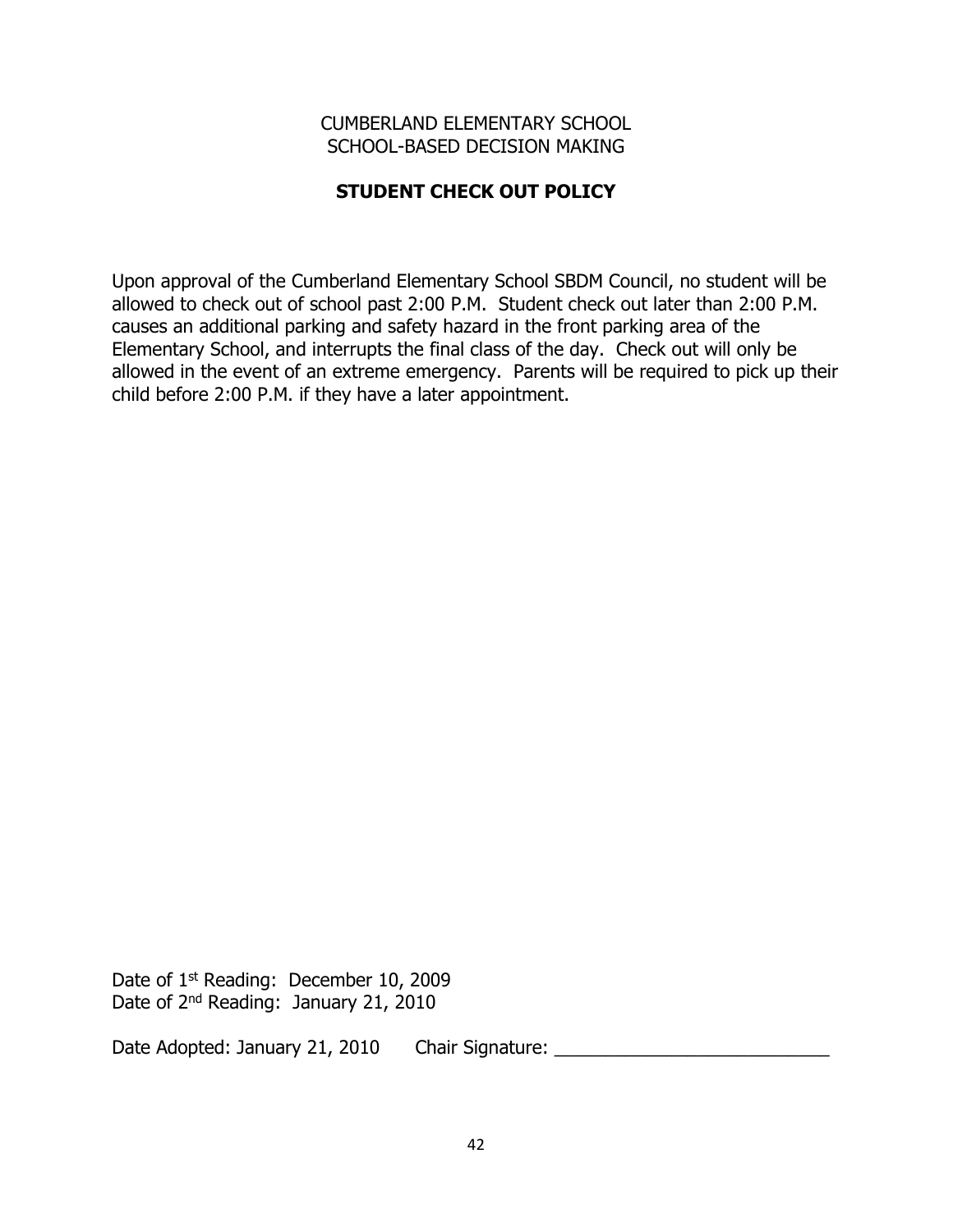# **WRITING POLICY**

**Writing Accountability:** All content area teachers are required to do writing across the curriculum according to CES Writing Plan.

# **Component 1: Communication Skills**

Cumberland Elementary School's writing program will incorporate a variety of language resources, technological tools, and multiple opportunities for students to develop complex communication skills for a variety of purposes. At all grade levels and content areas, this will be implemented in the following ways:

- Writing will be incorporated throughout all subject areas and should be a natural outcome of classroom activities.
- Students will experience the writing process (prewriting, drafting, revising, editing, publishing, and reflecting).
- Students will have access to a variety of technology tools (computers, document camera, projector, SMART boards, software programs, SMART responders, and Student Writers)
- Students will utilize technology to develop authentic/real world, meaningful writing and independent thinking.
- Students will be provided with instruction and opportunities to practice proficient communication through all aspects of literacy (speaking, listening, writing) for authentic purposes in all subject areas.
- Students will be engaged in three categories of writing: writing to learn, writing to demonstrate learning, and writing for publication.
	- *Writing to learn* activities can include but are not limited to journaling, writer's notebook, note-taking, use of graphic organizers, reading logs, or response journals.
	- Writing to demonstrate learning activities can include but are not limited to open response questions, exit slips, book reviews, or projects that involve writing.
	- Writing for publication activities include any developmentally appropriate writing project that could actually be presented in the real world, such as letters, editorials, speeches, feature articles, research papers, stories, poems, scripts, personal narratives, memoirs, autobiographies, and personal essays

# **Component 2: Use of Feedback on Writing and Communications**

Cumberland Elementary School recognizes that specific, descriptive feedback is effective in assessing individual students' needs as well as self-assessment, increasing students'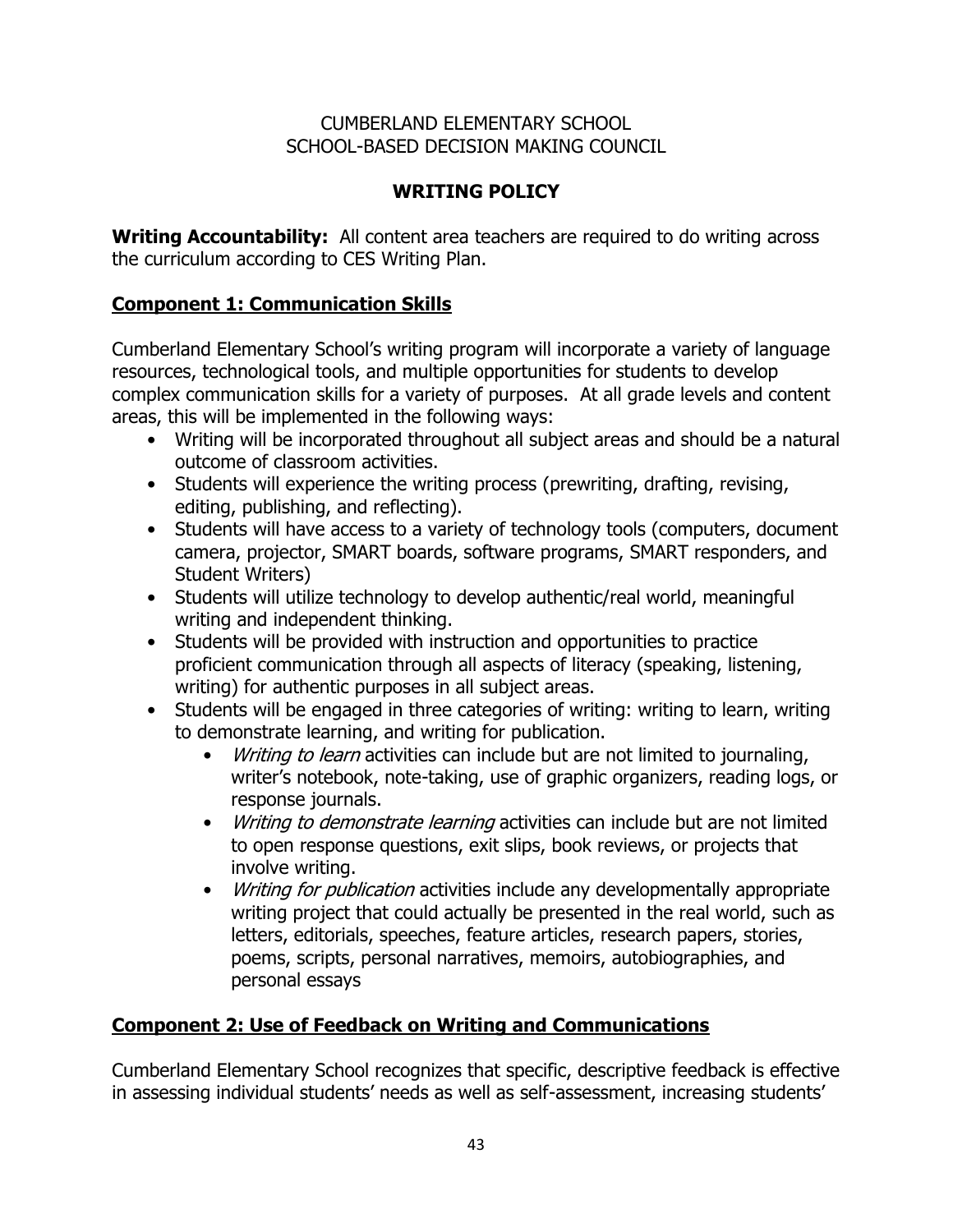motivation to achieve. Therefore, our writing program will employ feedback on writing and communication in all grade levels in the following ways:

- Provide students with descriptive oral and written feedback regarding their writing and communication skills.
- Provide students with opportunities to use feedback to reflect on their writing/communication and their progress as communicators.
- Provide students will opportunities to self-assess and improve writing based on teacher and peer feedback.
- Communicate to all stakeholders (SBDM members, teachers, students, and parents) the review findings

# **Component 3: Review/Instructional Use of Portfolios**

Cumberland Elementary School, in accordance with state law, requires writing portfolios, consisting of samples of individual student work that represent the interests and growth of the student over time, as a part of its writing program. A writing portfolio will be maintained for each student and follow each student from kindergarten through eighth grade. Writing portfolios will be developed and managed in the following ways:

- Students will participate in writing and communication instruction.
- Students will complete a yearly writing portfolio (hard copy and/or digital) that incorporates all categories of writing (narrative/personal, informative/explanatory, persuasive, and reflective) to demonstrate interests and growth over time.
- Student writing portfolios will be reviewed to collect data on individual student needs, common grade level needs, and school needs in order to guide instruction and monitor student growth.
- Students will choose 3-5 pieces each year to include in their writing portfolio.

# **Component 4: Implementation of the Writing Program**

Cumberland Elementary School values its students and is passionate about ensuring their progress as writers and communicators. In order to establish a community of writers, and in accordance with our mission statement to challenge, educate, and succeed, we will implement and maintain our writing program in the following ways:

- Teachers will align instructional practices based on KY Core Academic Standards.
- School will follow all district and state guidelines for writing reviews/audits of instructional writing portfolios.
- Teachers will receive ongoing job embedded professional development, based on analysis of student work and review/audits, as necessary in order to improve writing instruction.
- Administration will support and guide the writing and communication instruction and process, as well as professional development opportunities.
- The writing policy and action plan will both be living documents adjusted based on student and school instructional needs.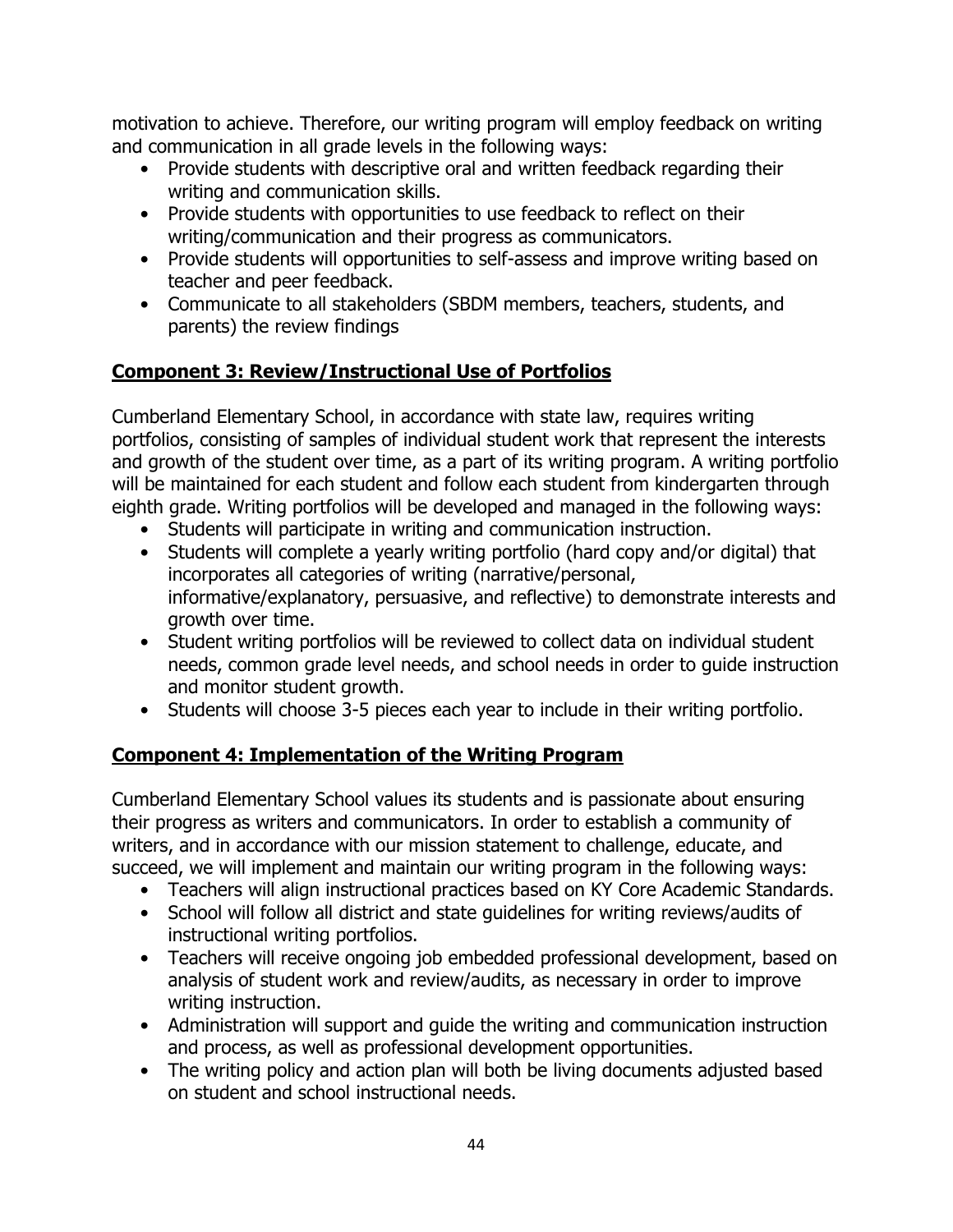• The effectiveness of this policy will be evaluated through our School Improvement Planning Process and annual writing reviews/audits.

Date of 1<sup>st</sup> Reading: January 25, 2011 Date of 2<sup>nd</sup> Reading: March 10, 2011 Date of 1<sup>st</sup> Reading: June 26, 2014 Date of 2<sup>nd</sup> Reading: June 27, 2014

Date Adopted: March 10, 20 Chair Signature: \_\_\_\_\_\_\_\_\_\_\_\_\_\_\_\_\_\_\_\_\_\_\_\_